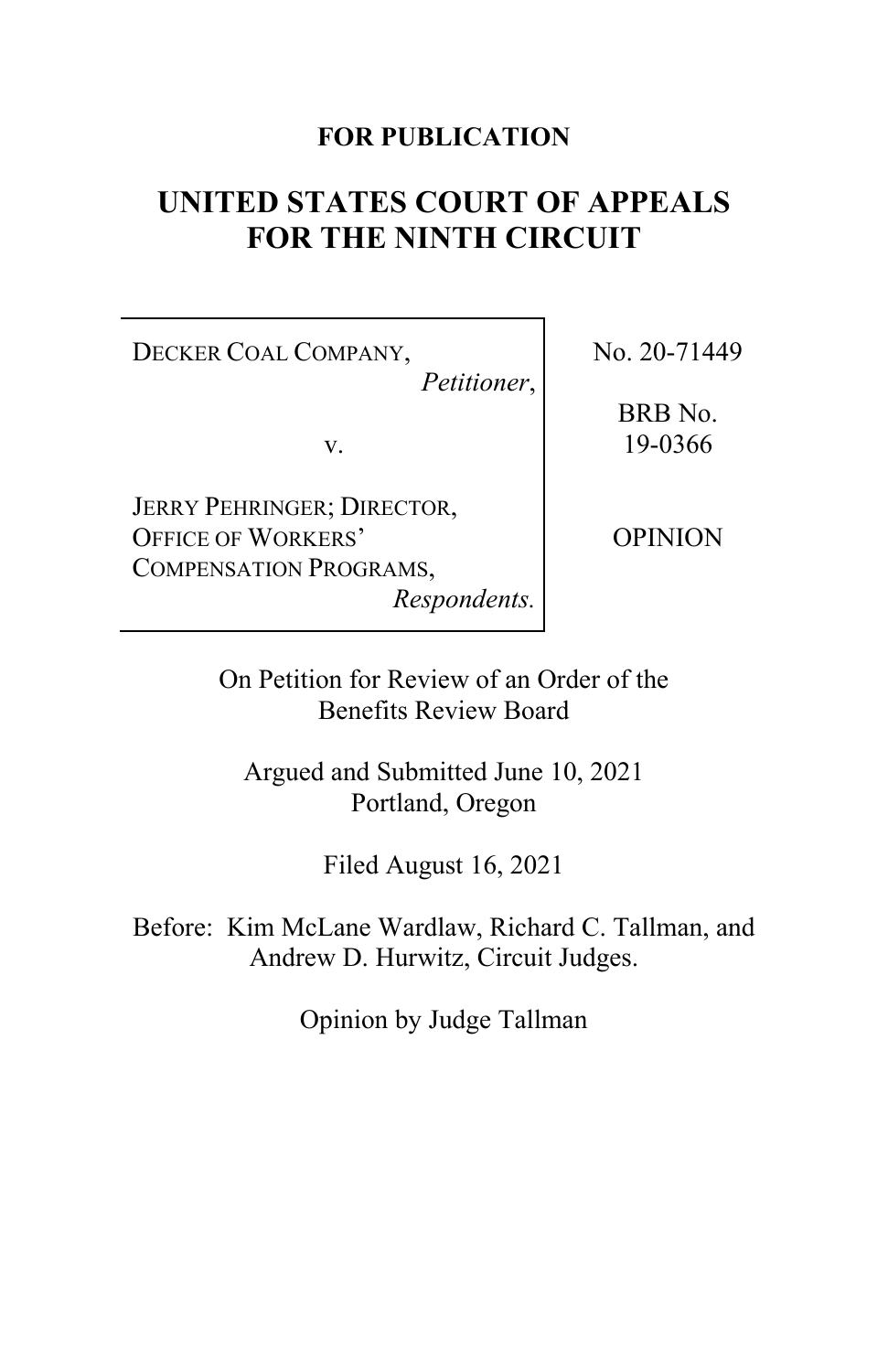# **SUMMARY[\\*](#page-1-0)**

## **Black Lung Benefits Act / Benefits Review Board**

The panel denied a petition for review of a decision of the Benefits Review Board ("BRB") affirming an administrative law judge's award of benefits to a claimant under the Black Lung Benefits Act ("BLBA").

After an ALJ awarded claimant BLBA benefits, claimant's employer, Decker Coal Company, filed a joint motion for reconsideration and motion to reopen the record. The ALJ denied the motion, and the BRB affirmed.

The panel held that an ALJ's decision on a motion for reconsideration or a request for modification in a BLBA case is reviewed for abuse of discretion.

The panel began by reviewing the constitutionality of removal provisions applicable to ALJs. 5 U.S.C. § 7521(a) permits removal of an ALJ only for good cause determined by the Merits Systems Protection Board after an opportunity for hearing before the Board. The panel held that 5 U.S.C. § 7521 was compatible with Article II of the Constitution, and was constitutional as applied to Department of Labor ("DOL") ALJs. Specifically, the panel held that the question before it had not been decided by the U.S. Supreme Court. In addressing the constitutionality of  $\S 7521$ , the panel began with the presumption of constitutionality of statutes. The panel held, first, that the ALJ here was performing a purely

<span id="page-1-0"></span>**<sup>\*</sup>** This summary constitutes no part of the opinion of the court. It has been prepared by court staff for the convenience of the reader.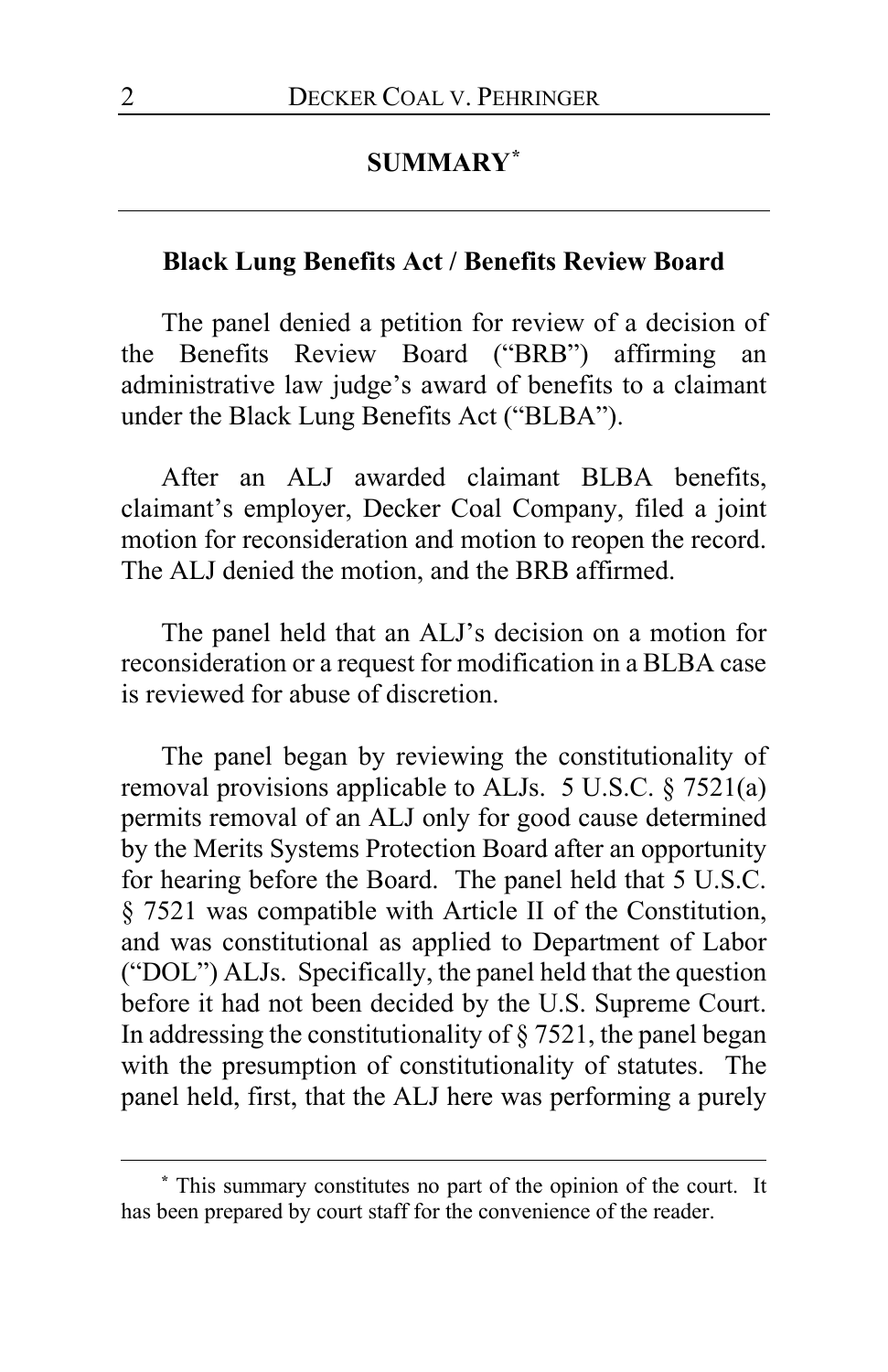adjudicatory function in deciding the BLBA claim. Second, Congress has not tied the President's hands and hindered his control over his subordinates. Third, the BRB's role provided the President with meaningful control over the DOL ALJs. Simply put, ALJs are judges who make decisions that are subject to vacatur by people without tenure protection. The panel concluded that properly appointed DOL ALJs can adjudicate cases without trammeling the President's executive power. The panel noted that its holding did not necessarily provide that all remaining twolevel tenure protections schemes were constitutional.

The panel held even if it were to conclude that 5 U.S.C. § 7521 was unconstitutional, they would sever only one level of protection, and they would not invalidate the decision reached below. The panel held that Decker Coal's claim – that *Lucia v. SEC*, 138 S. Ct. 2044 (2018), mandated a new hearing before a new ALJ – was incorrect.

The panel held that the ALJ did not err in adjudicating claimant's claim for benefits. The panel rejected Decker Coal's argument that the ALJ abused its discretion by denying its motion for reconsideration and rejecting its request to reopen the record to admit evidence it asserted would undermine the veracity of claimant's testimony. The panel also rejected Decker Coal's argument that § 22 of the Longshore Act required the ALJ to modify the award of benefits. Specifically, the panel held that there was no ALJ error in rejecting untimely evidentiary submissions that could have been obtained with reasonable diligence during the significant length of time the record was open. The BLBA incorporates § 22, which provides for modifying benefits awards. The regulation governing modification of BLBA benefits is 20 C.F.R. § 725.310, which provides that an ALJ may only hear a case at the conclusion of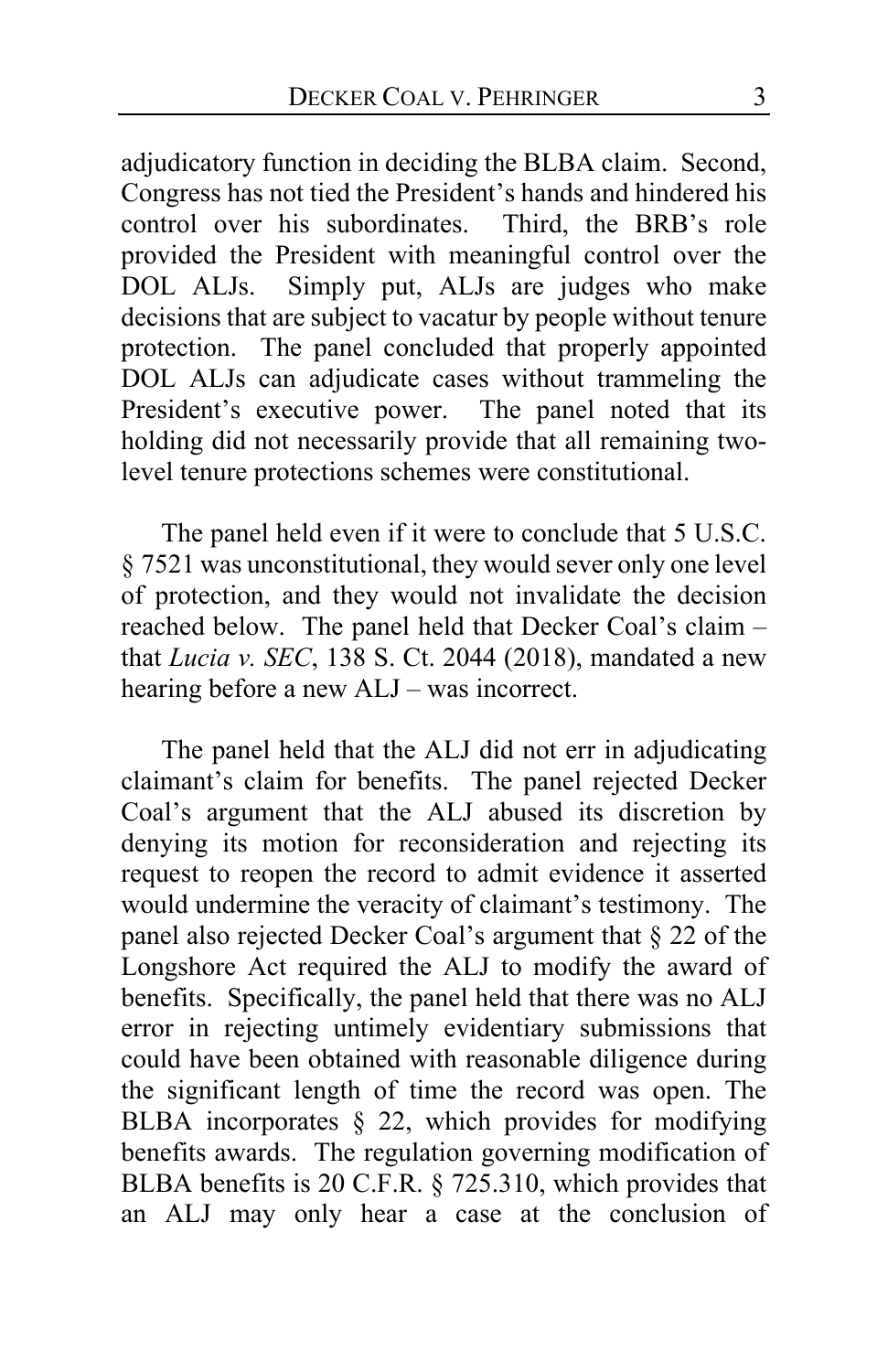administrative modification proceedings after the district director forwards the claim, and prohibits a party's initiation of a modification proceeding before an ALJ or the BRB. The panel held that the regulation did not conflict with the statutory language of § 22, and concluded that Decker Coal's request for modification in the reconsideration motion filed before the ALJ was procedurally improper.

The panel held that substantial evidence supported the ALJ's conclusion that Decker Coal did not rebut the presumption of entitlement to benefits after claimant established legal pneumoconiosis and causation. Section 921 of the BLBA creates a rebuttable presumption that a miner suffering from a respiratory or pulmonary impairment is totally disabled from pneumoconiosis, even without formal medical diagnosis, if he or she worked for at least fifteen years in substantially similar conditions to underground coal mines. The panel held that once a claimant has successfully invoked the fifteen-year presumption, the burden shifts and the party opposing the claimant's entitlement to benefits must rebut the presumption of total disability due to pneumoconiosis. The panel held that the ALJ reasonably concluded that Decker Coal failed to rebut the presumption of legal pneumoconiosis.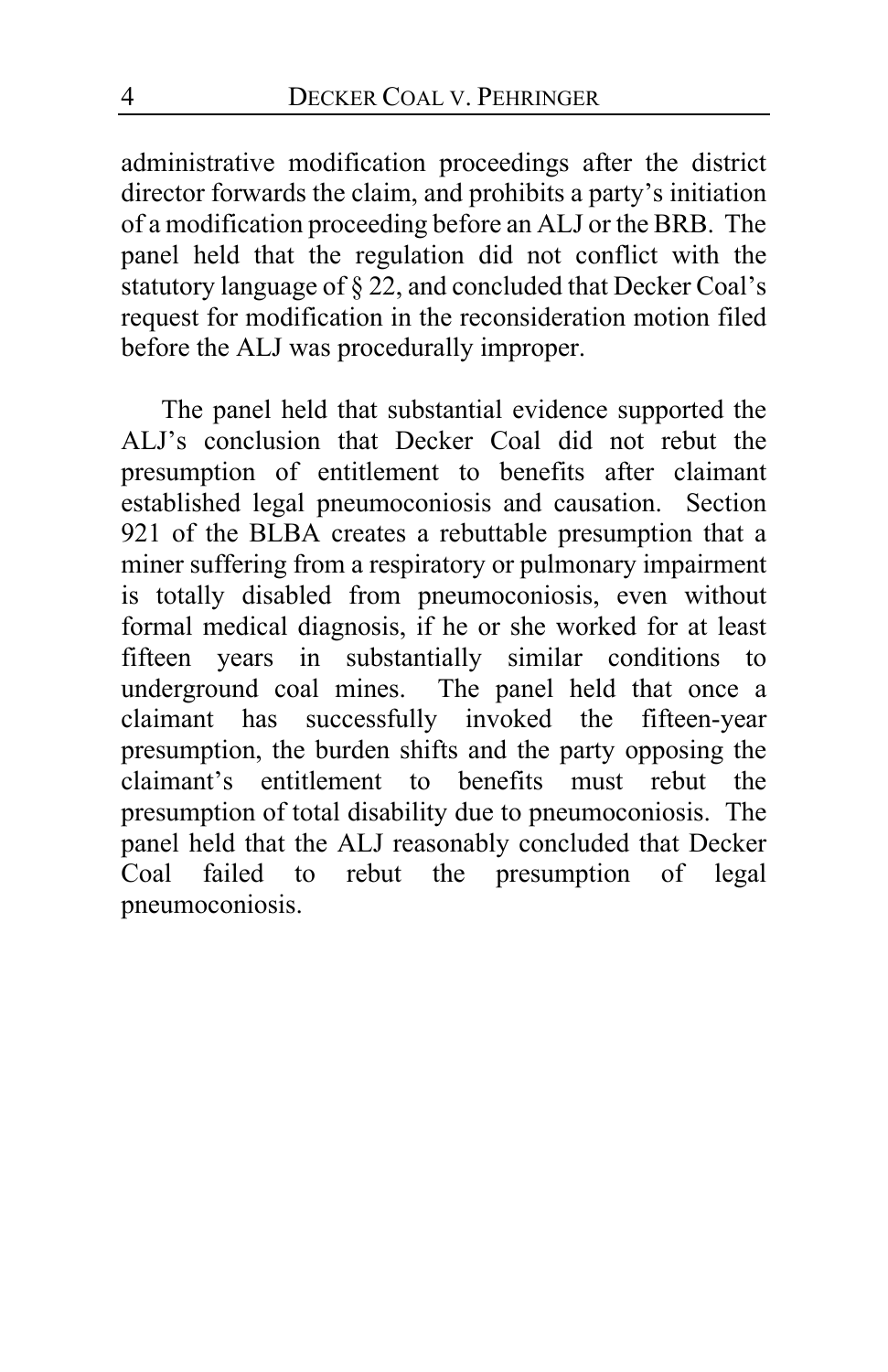# **COUNSEL**

John S. Lopatto III (argued), Washington, D.C., for Petitioner.

Joshua M. Salzman (argued), Attorney; Civil Division, United States Department of Justice, Washington, D.C.; Ann Marie Scarpino (argued) and Sarah M. Hurley, Attorneys; Gary K. Stearman, Counsel for Appellate Litigation; Jennifer L. Feldman, Deputy Associate Solicitor; Barry H. Joyner, Associate Solicitor; Kate O'Scannlain, Solicitor of Labor; Office of the Solicitor, United States Department of Labor, Washington, D.C.; for Respondent Director, Office of Workers' Compensation Programs.

Brad A. Austin (argued), Wolfe Williams & Reynolds, Norton, Virginia, for Respondent Jerry Pehringer.

## **OPINION**

TALLMAN, Circuit Judge:

The Powder River Basin produces the most coal of any region in the United States. Trains transport coal daily from the Basin to continental coal-fired generating stations and to Pacific Northwest coal export terminals. The Basin comprises millions of acres of land in northeast Wyoming and southeast Montana. It is home to relatively few people but holds vast reserves of coal and large surface coal mines. The Decker coal mine in southeast Montana was one such mine in the Basin. It was where former coal miner and Decker Coal Company (Decker) employee Jerry Pehringer worked throughout his entire coal mining career and where the story of this dispute began.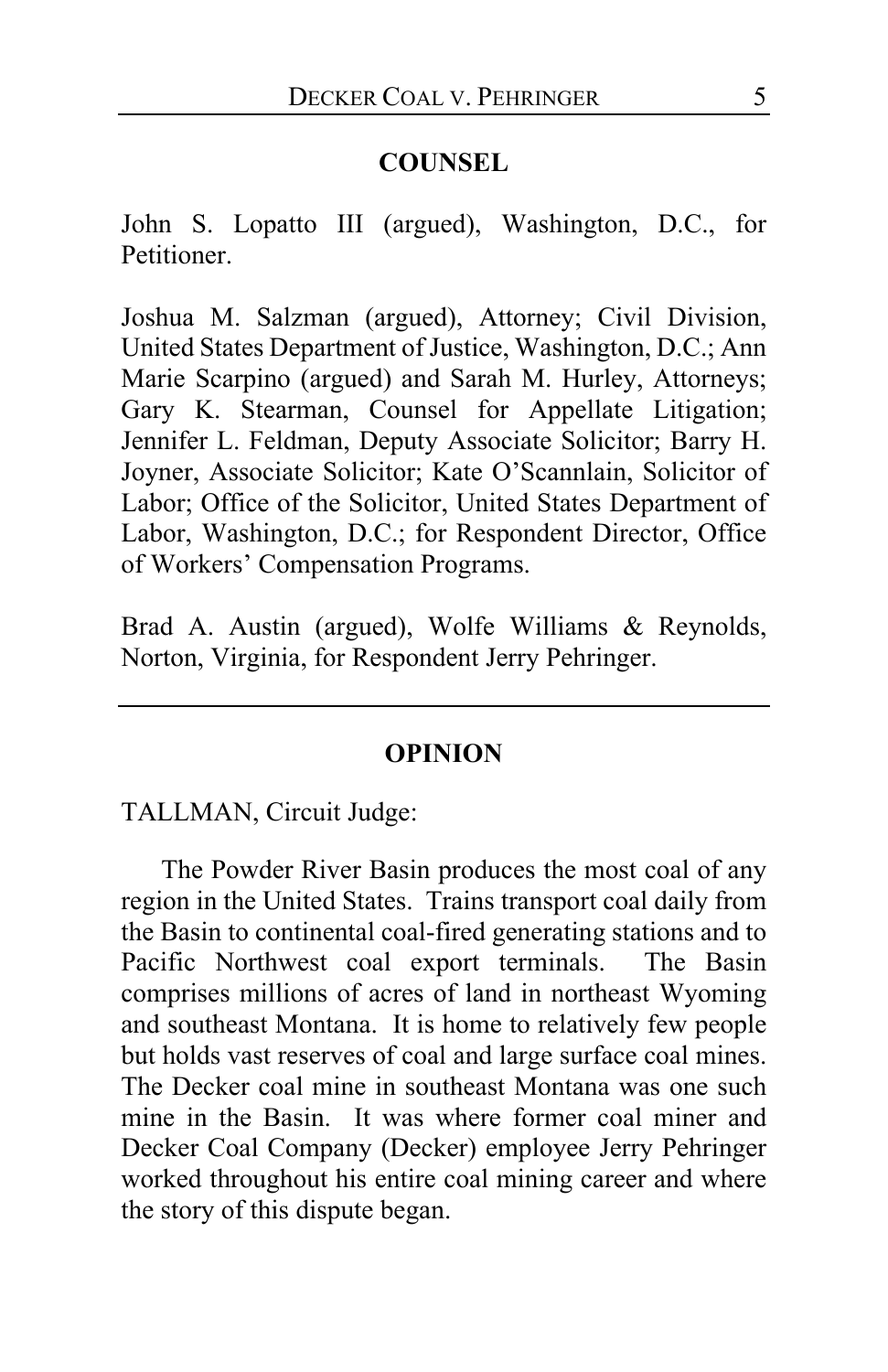Congress established a federal program designed to compensate coal mine workers who contract Black Lung Disease because of their work in the mines. Decker petitions for review of a Benefits Review Board (BRB) order affirming the decision of a Department of Labor (DOL) administrative law judge (ALJ) awarding benefits to Pehringer under the Black Lung Benefits Act, 30 U.S.C. §§ 901–944 (BLBA). Decker principally challenges the process by which ALJs can be removed. Decker argues that the governing statute, 5 U.S.C. § 7521, infringes upon the President's inherent Article II removal power by impermissibly insulating ALJs from termination through two levels of "for-cause" employment protection. Because of this alleged constitutional defect, Decker asks us to invalidate the award and remand to a different ALJ.

We must decide whether the statute is constitutional with respect to DOL ALJs. If the statutory removal structure passes constitutional muster, we then must decide whether the ALJ here acted within his discretion in denying Decker's motion for reconsideration and whether substantial evidence supports his decision awarding benefits under the BLBA. For reasons specific to the statutory scheme at issue, we hold that 5 U.S.C. § 7521 is constitutional as applied to DOL ALJs. We further hold that the ALJ did not abuse his discretion in denying Decker's post-hearing motion and that substantial evidence supports the ALJ's award of benefits. Accordingly, we deny the petition for review.

I

# A

Decker employed Pehringer at its open-pit surface mine near Decker, Montana, from September 1977 until June 1999. There were several periods where Pehringer did not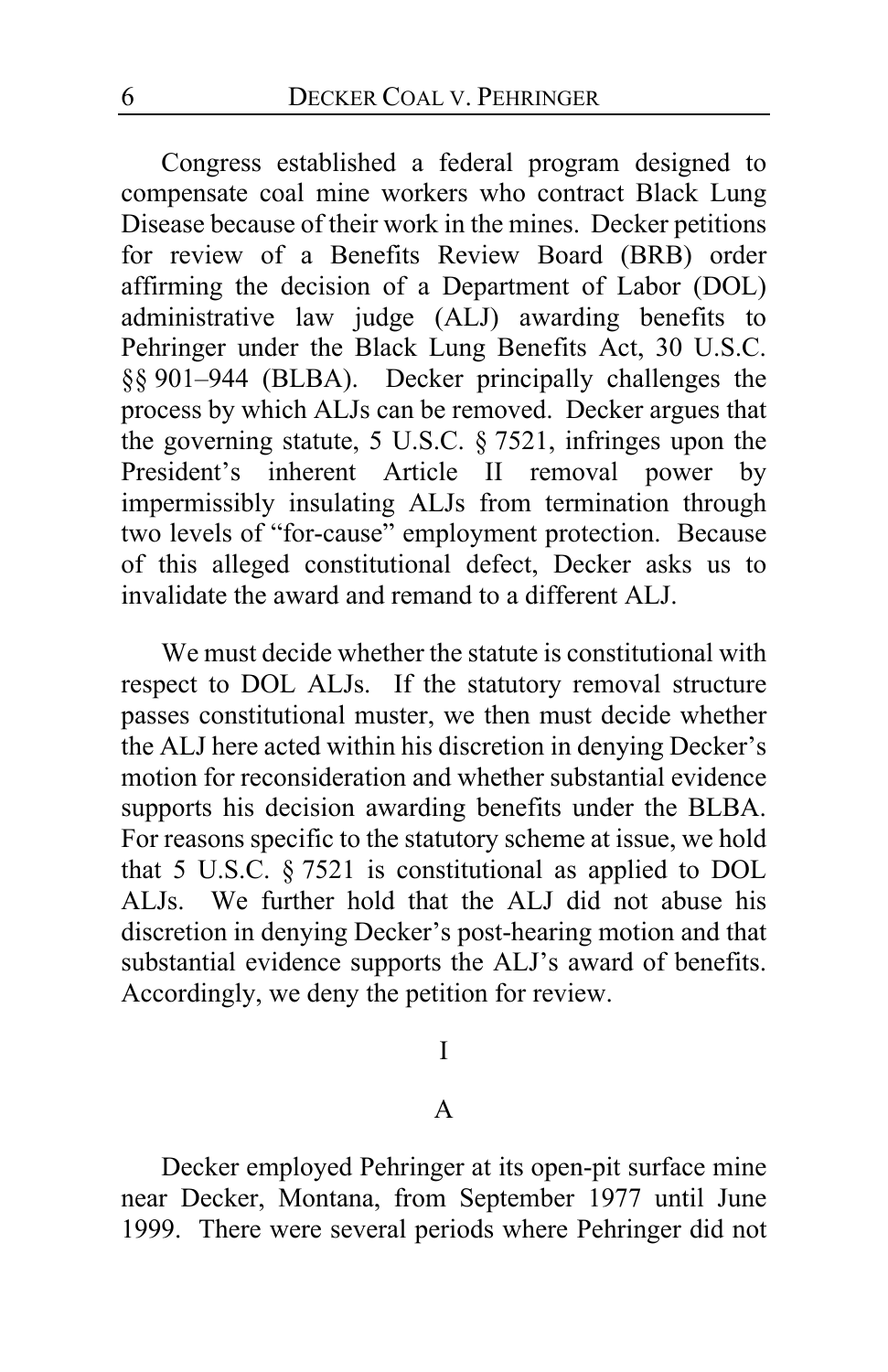work, including during a roughly three-year-long strike beginning in late 1987, and a shorter period following a neck injury in December 1995. But for most of his coal mining career, Pehringer was regularly exposed to coal dust—so much so that he would leave a blanket on his car seats, undress in his basement, and shake off his dirty clothes outside his home before bathing. He testified that conditions were "bad," that "[i]t was just a constant dust storm all the time," and that coal dust "lingered in the air down [in the pit]."

Pehringer worked primarily as a heavy equipment operator. He operated bulldozers, coal scrapers, and coal haulers, cleaning coal seams, trapping coal, and filling traps to load coal trains. Most vehicle cabs did not have air conditioning. In the warm months, the heat inside the scraper and dozer cabs forced Pehringer to operate the machinery with the door opened. In the winter, coal dust would still creep into the cabs even with the doors closed. Conditions remained like this until the last two years of his coal mining career, when he was able to work in newer, upgraded equipment with air-conditioned cabs.

After being laid off in 1999, Pehringer was awarded Social Security total disability benefits. He never worked again. On November 7, 2014, a little over a month before his sixty-fifth birthday, Pehringer filed his claim for black lung benefits with the DOL, citing his severe chronic obstructive pulmonary disease (COPD). Barbara Cahill, MD, conducted a pulmonary examination in April 2015, pursuant to 30 U.S.C. § 923(b), and determined that "Pehringer is 100% impaired from his COPD." Dr. Cahill found that the causes of the COPD were: "smoking & dustrelated." She further opined that Pehringer's coal "dust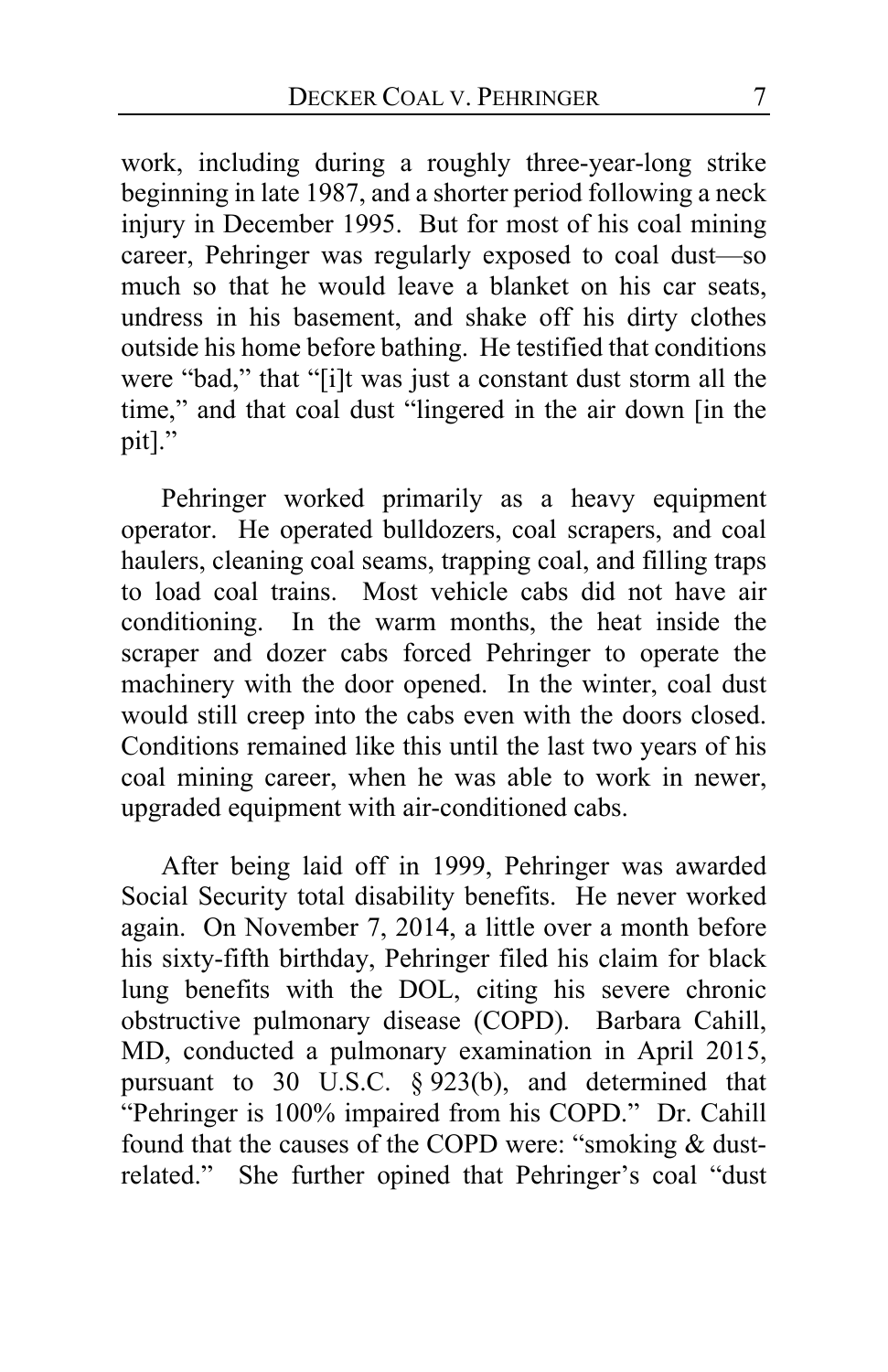exposure and smoking are significant contributors to his COPD impairment."

#### B

A district director from the DOL Office of Workers' Compensation Programs (OWCP) issued a proposed decision and order awarding Pehringer BLBA benefits on March 8, 2016. Decker timely appealed this administrative decision, and the district director transferred the claim to the DOL's Office of Administrative Law Judges on June 20, 2016, for a hearing. The contested claim was assigned to ALJ John P. Sellers, III, whom DOL officials previously selected for service from an Office of Personnel Management competitive service roster.**[1](#page-7-0)**

While the administrative appeal was pending—but before Judge Sellers took any significant action—the Secretary of Labor ratified the prior appointment of Judge Sellers as an ALJ on December 21, 2017.

<span id="page-7-0"></span>**<sup>1</sup>** Decker raised a challenge below to the ALJ's authority to decide this claim based on the Appointments Clause and *Lucia v. SEC*, 138 S. Ct. 2044 (2018). *Lucia* held that Securities and Exchange Commission ALJs appointed by SEC staff rather than the President or department head were "inferior officers" of the United States, and therefore were subject to the Appointments Clause. 138 S. Ct. at 2053–55. However, "ratification can remedy a defect arising from the decision of an improperly appointed official when a properly appointed official has the power to conduct an independent evaluation of the merits and does so." *Wilkes-Barre Hosp. Co., LLC v. NLRB*, 857 F.3d 364, 371 (D.C. Cir. 2017) (cleaned up); *see Edmond v. United States*, 520 U.S. 651, 654–55, 666 (1997); *CFPB v. Gordon*, 819 F.3d 1179, 1190–92 (9th Cir. 2016) (stating that even "rubberstamp" review and ratification may cure earlier Appointments Clause deficiencies); *accord CFPB v. Seila Law LLC*, 997 F.3d 837, 847 (9th Cir. 2021) (confirming that "ratification is available to cure both Appointments Clause defects and structural, separation-ofpowers defects").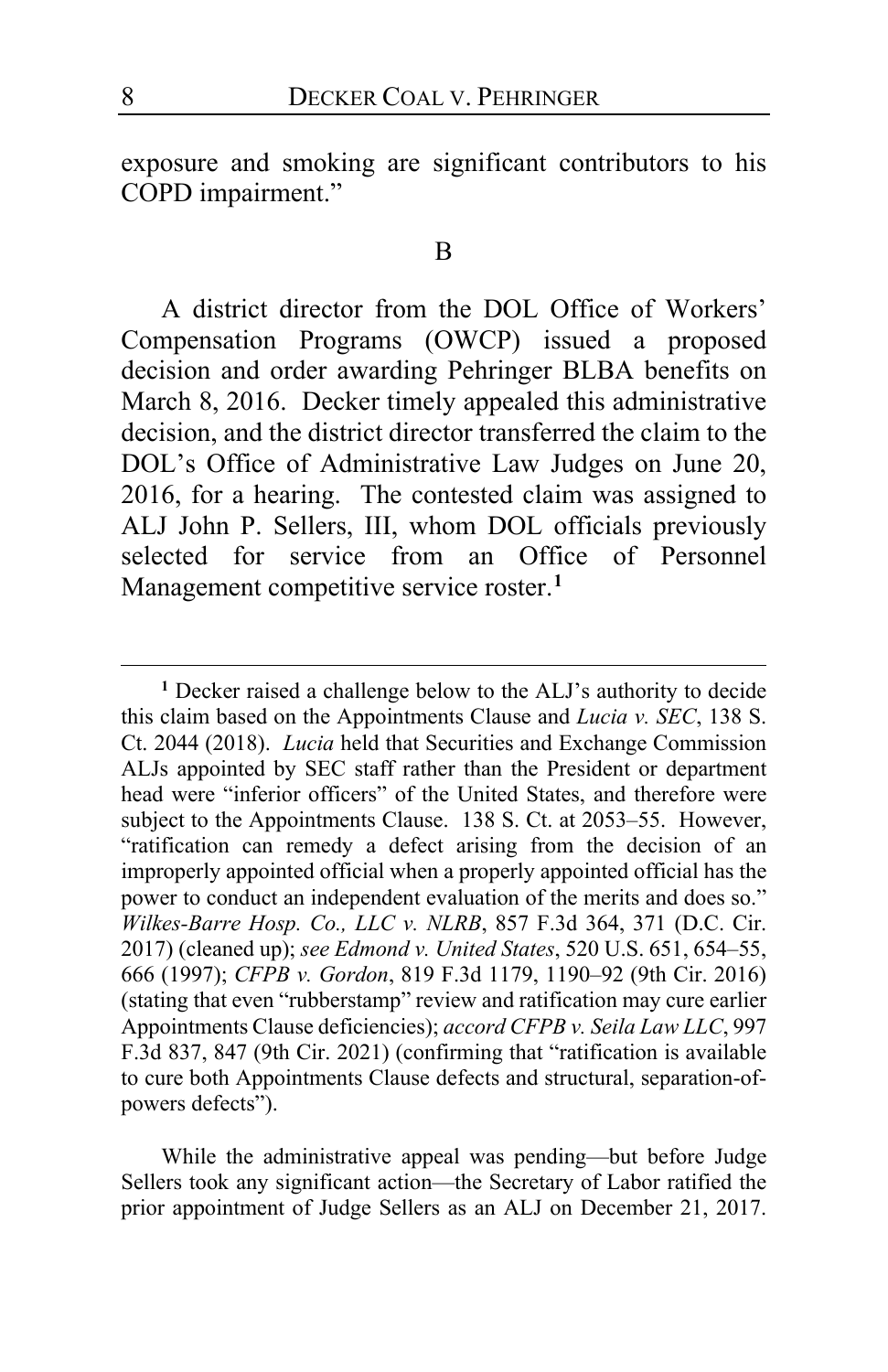On June 26, 2018, the ALJ held a merits hearing on the claim in Sheridan, Wyoming. Decker offered just one exhibit, a transcript of Pehringer's telephonic deposition, taken only days before. The ALJ admitted the transcript along with the Director's exhibits, including Dr. Cahill's opinion and records from Pehringer's treating physician, Dr. Ackerman. The ALJ permitted Decker to conduct 60 days of post-hearing evidentiary development. But Decker filed nothing more.

Based on the admitted evidence, the ALJ found that Pehringer worked as a coal miner for 17.03 years. The ALJ weighed the medical opinion evidence, pulmonary function tests, and arterial blood gas studies and found that it "overwhelmingly demonstrates that [Pehringer] has a totally disabling respiratory or pulmonary impairment." Although finding Pehringer's history of smoking significant, the ALJ gave Dr. Cahill's opinion full probative weight that Pehringer's condition was also caused by exposure to coal dust, finding it "both well-reasoned and well-documented" and that "her conclusions [were] consistent with the objective evidence she reviewed and the weight of the evidence as a whole." The ALJ concluded that Pehringer successfully invoked the rebuttable presumption under 30 U.S.C.  $\frac{5}{9}$  921(c)(4)—thus entitling him to benefits—as he worked for at least fifteen years**[2](#page-8-0)** in substantially similar

<span id="page-8-0"></span>**<sup>2</sup>** Relying on Pehringer's testimony about work conditions and adjusting for the time actually worked during the last two years of his 17.03 years of total employment, the ALJ found that Pehringer demonstrated he was regularly exposed to coal mine dust for 16.7 years.

Unlike *Lucia*, Judge Sellers had neither heard the case nor issued a proposed decision on the merits prior to that ratification. It therefore cured any constitutional defect with respect to Judge Sellers' original appointment.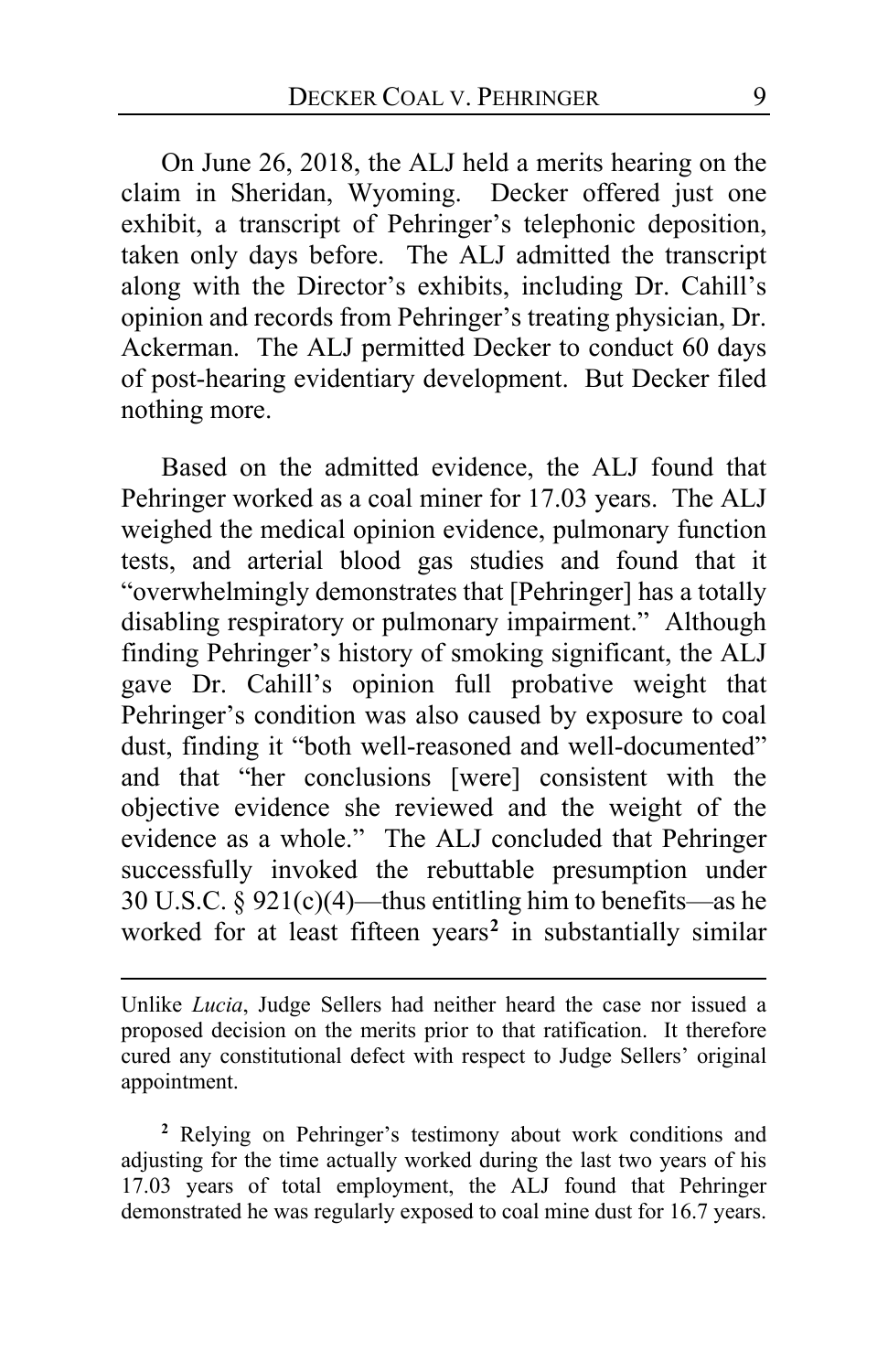conditions to underground coal mines and was totally disabled from pneumoconiosis (which has both a medical and a statutory definition).

The ALJ then determined that Decker successfully rebutted the fifteen-year presumption as to *clinical* (or medical) pneumoconiosis, based on Dr. Cahill's medical opinion and Pehringer's chest x-ray, which was inconclusive as to any of the Black Lung Diseases commonly recognized by the medical community. However, the ALJ found that Decker failed to rebut the presumption of *legal* (or statutory) pneumoconiosis, based on the weight of the medical evidence, the COPD diagnosis, Dr. Cahill's opinion, Dr. Ackerman's treating records, and absence of any medical rebuttal evidence from Decker. As to total disability causation, the judge found that Decker submitted no evidence to show Pehringer's COPD "did not arise out of, or in connection with, employment in a coal mine." Accordingly, the ALJ awarded Pehringer BLBA benefits on February 26, 2019.

Decker filed a joint motion for reconsideration and motion to reopen the record on March 11, 2019, challenging the ALJ's invocation of the fifteen-year presumption, seeking to admit records related to Pehringer's employment, and requesting the ALJ modify his award of benefits. The ALJ denied the motion on April 11, 2019, because—despite his granting two requests for extensions of time to submit evidence following the hearing on June 26, 2018—Decker never submitted additional evidence before the record closed nor filed a post-hearing brief.

Decker timely appealed to the BRB, contesting the ALJ's decision on the post-hearing motion, the constitutionality of Judge Sellers' appointment, and the constitutionality of the statutory removal protections. The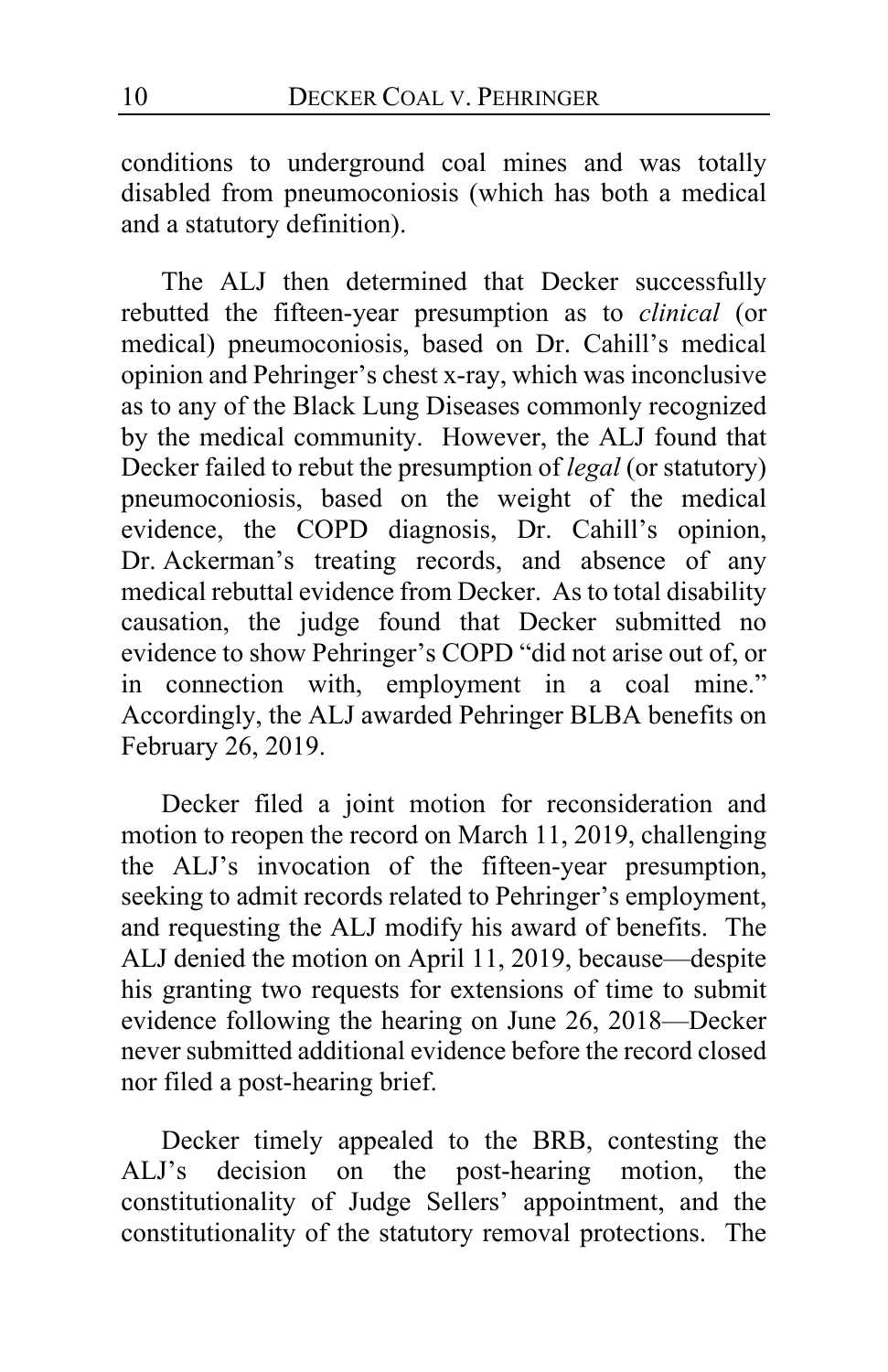BRB affirmed the ALJ's decision. It determined that the Secretary's ratification of the ALJ's appointment cured any Appointments Clause problem. The BRB then found 5 U.S.C. § 7521 constitutional, distinguishing *Lucia v. SEC*, 138 S. Ct. 2044 (2018), and *Free Enterprise Fund v. Public Company Accounting Oversight Board*, 561 U.S. 477 (2010). It also concluded that Decker did not advance an argument about *Arthrex, Inc. v. Smith & Nephew, Inc.*, 941 F.3d 1320 (Fed. Cir. 2019), but rather requested only a speculative remand. Further, the BRB agreed with the Director that the ALJ acted within his discretion by treating Decker's post-hearing motion as a request for reconsideration and denying the request to admit new evidence after he had given Decker "ample time to develop the evidence necessary to defend the claim." Finally, the BRB held that substantial evidence supported the ALJ's determination that Pehringer had at least fifteen years of qualifying coal mine employment.

Decker timely petitioned for review.

# II

We have jurisdiction to review a final order of the BRB under 33 U.S.C. § 921(c).

We review questions of constitutional law de novo. *CFPB v. Gordon*, 819 F.3d 1179, 1187 (9th Cir. 2016). We must affirm a decision awarding BLBA benefits if the ALJ's underlying findings and conclusions are legally correct and supported by substantial evidence—an extremely deferential standard. *See* 33 U.S.C. § 921(b)(3); *Peabody Coal Co. v. Dir., OWCP*, 746 F.3d 1119, 1127 (9th Cir. 2014).

We have not previously addressed the standard for reviewing a decision on a reconsideration motion or a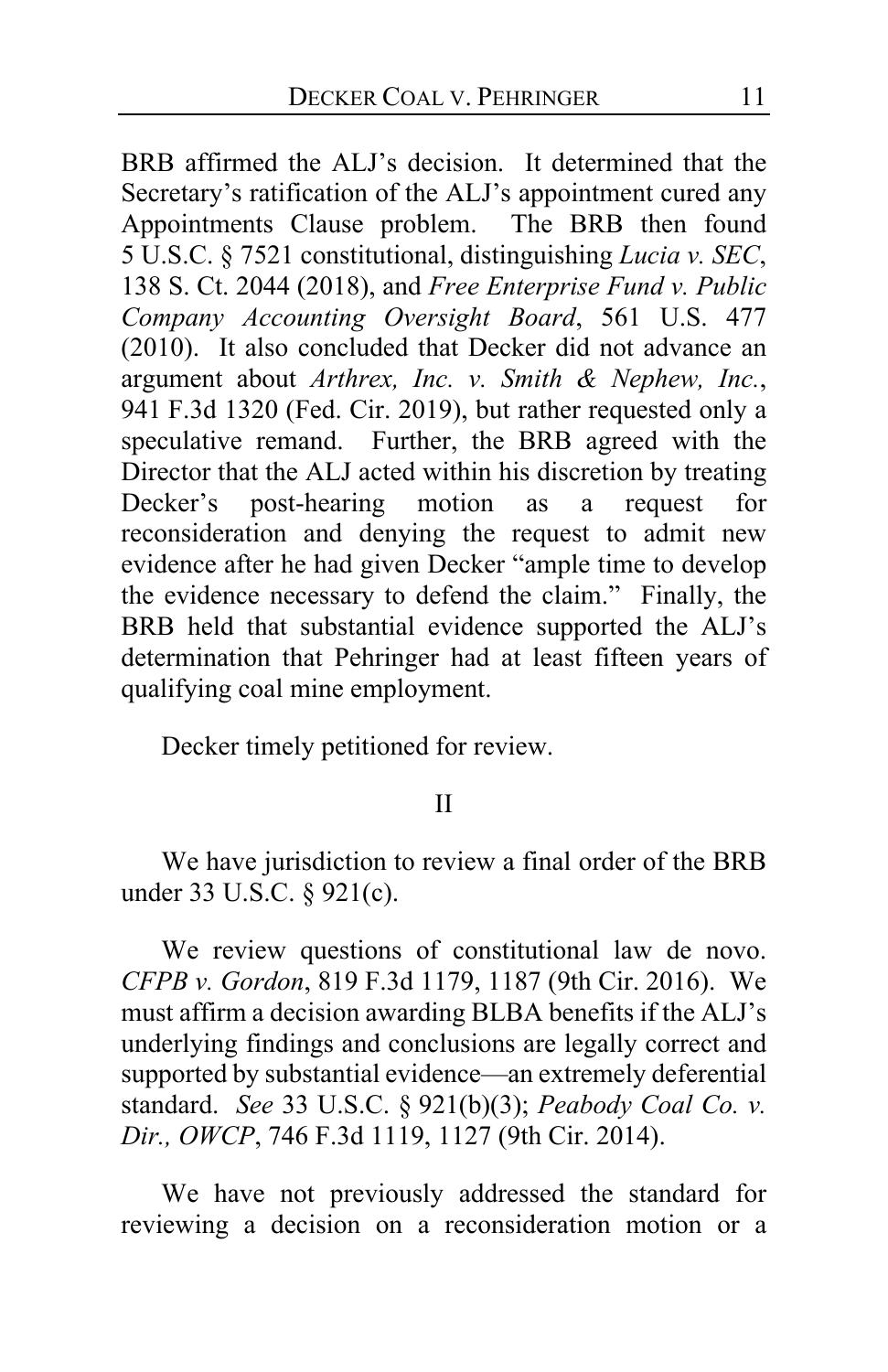modification request in a BLBA case. The regulation that governs modification of benefits awards clearly governs modification of benefits distinguishes its mandatory requirements from its discretionary provisions. *See generally* 20 C.F.R. § 725.310. With respect to motions for reconsideration, the regulations grant the ALJ broad discretion. *See id.* § .479(b) ("The procedures to be followed in the reconsideration of a decision and order shall be determined by the administrative law judge.").

Other federal courts of appeal have reviewed BLBA modification decisions for abuse of discretion. *See Sharpe v. Dir., OWCP*, 495 F.3d 125, 130 (4th Cir. 2007); *see also Crowe ex rel. Crowe v. Zeigler Coal Co.*, 646 F.3d 435, 441 (7th Cir. 2011). We have previously reviewed for abuse of discretion a deputy commissioner's decision to deny rehearing based on new medical evidence after he awarded compensation under the Longshore Act—a related but distinct program for maritime workers also administered by the DOL's OWCP.**[3](#page-11-0)** *Simmons v. Marshall*, 94 F.2d 850, 852 (9th Cir. 1938). And, in the context of immigration proceedings, we have held that the abuse of discretion standard applies to a denial of a motion to reopen or reconsider. *Salta v. INS*, 314 F.3d 1076, 1078 (9th Cir. 2002). Accordingly, we now hold that an ALJ's decision on a motion for reconsideration or a request for modification in a BLBA case is reviewed for abuse of discretion.

<span id="page-11-0"></span>**<sup>3</sup>** The BLBA incorporates § 22 of the Longshore and Harbor Workers' Compensation Act, which provides for modifying benefits awards. *See* 30 U.S.C. § 932(a); 33 U.S.C § 922. As we discuss later in our decision, however, the Secretary of Labor promulgated a specific regulation governing modification of benefits awards in Federal Black Lung Program cases, consistent with the congressional intent behind the BLBA.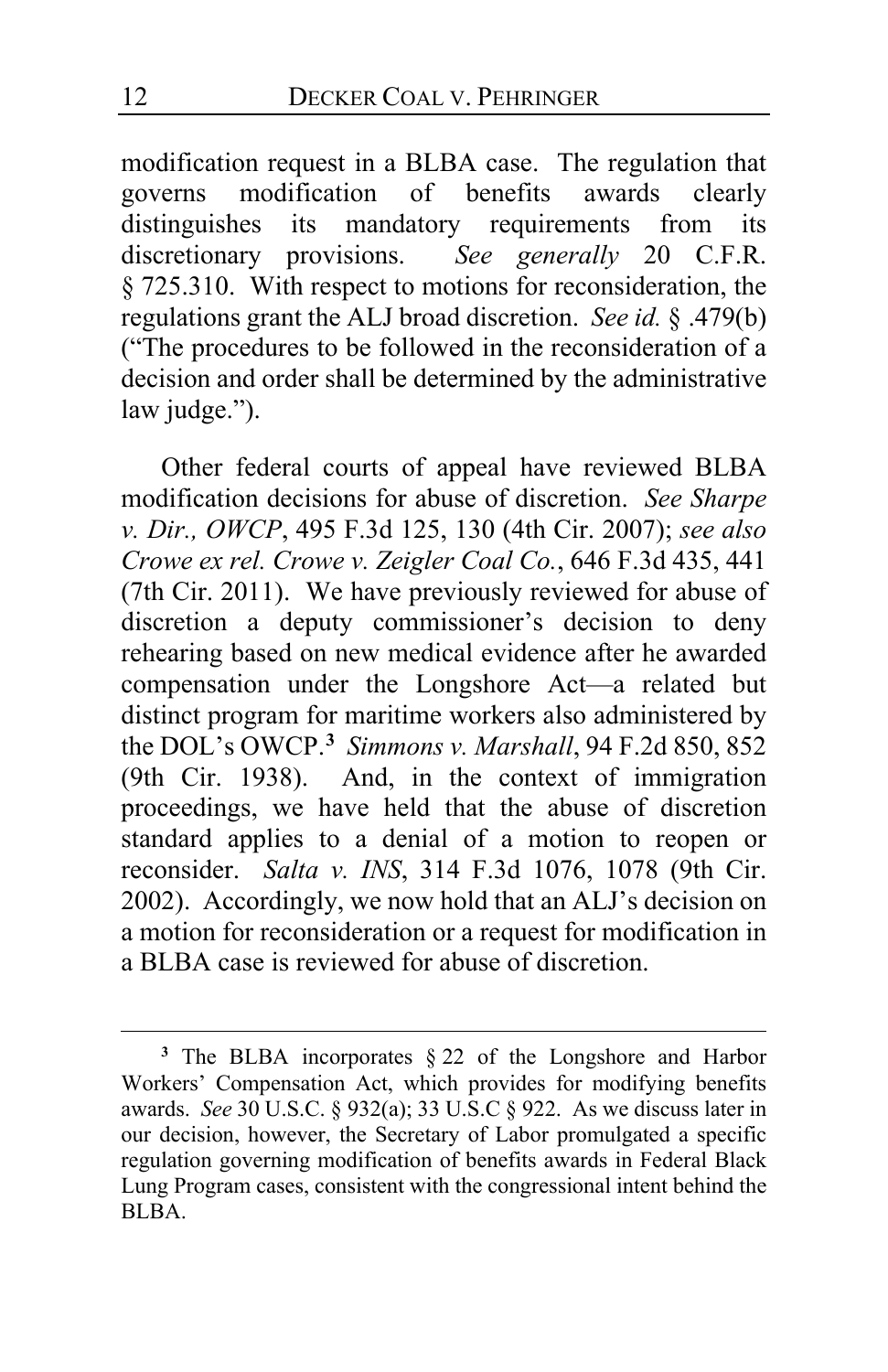#### III

We begin by addressing the constitutionality of removal provisions applicable to ALJs.

#### A

There are nearly 2,000 federal ALJs.**[4](#page-12-0)** The relevant statute permits removal of an ALJ "only for good cause established and determined by the Merit Systems Protection Board [MSPB] on the record after opportunity for hearing before the Board." 5 U.S.C. § 7521(a). A MSPB member in turn "may be removed by the President only for inefficiency, neglect of duty, or malfeasance in office." 5 U.S.C. § 1202(d).

Decker argues that § 7521 provides a second level of forcause protection from removal for ALJs and violates the constitutional principle of separation of powers, thus depriving Judge Sellers of constitutional authority to decide Pehringer's claim. In response, the Director insists that § 7521 is compatible with Article II of the Constitution. We agree with the Director and hold that 5 U.S.C. § 7521 is constitutional as applied to DOL ALJs.

B

The Constitution provides for separate legislative, executive, and judicial branches. U.S. Const. arts. I, II, III. "The Framers regarded the checks and balances that they had

<span id="page-12-0"></span>**<sup>4</sup>** As of March 2017, DOL had 41 ALJs, while the Social Security Administration had 1,655. *See* ALJs by Agency, U.S. Off. of Pers. Mgmt., Administrative Law Judges, https://www.opm.gov/services-foragencies/administrative-law-judges/#url=ALJs-by-Agency (last visited July 7, 2021).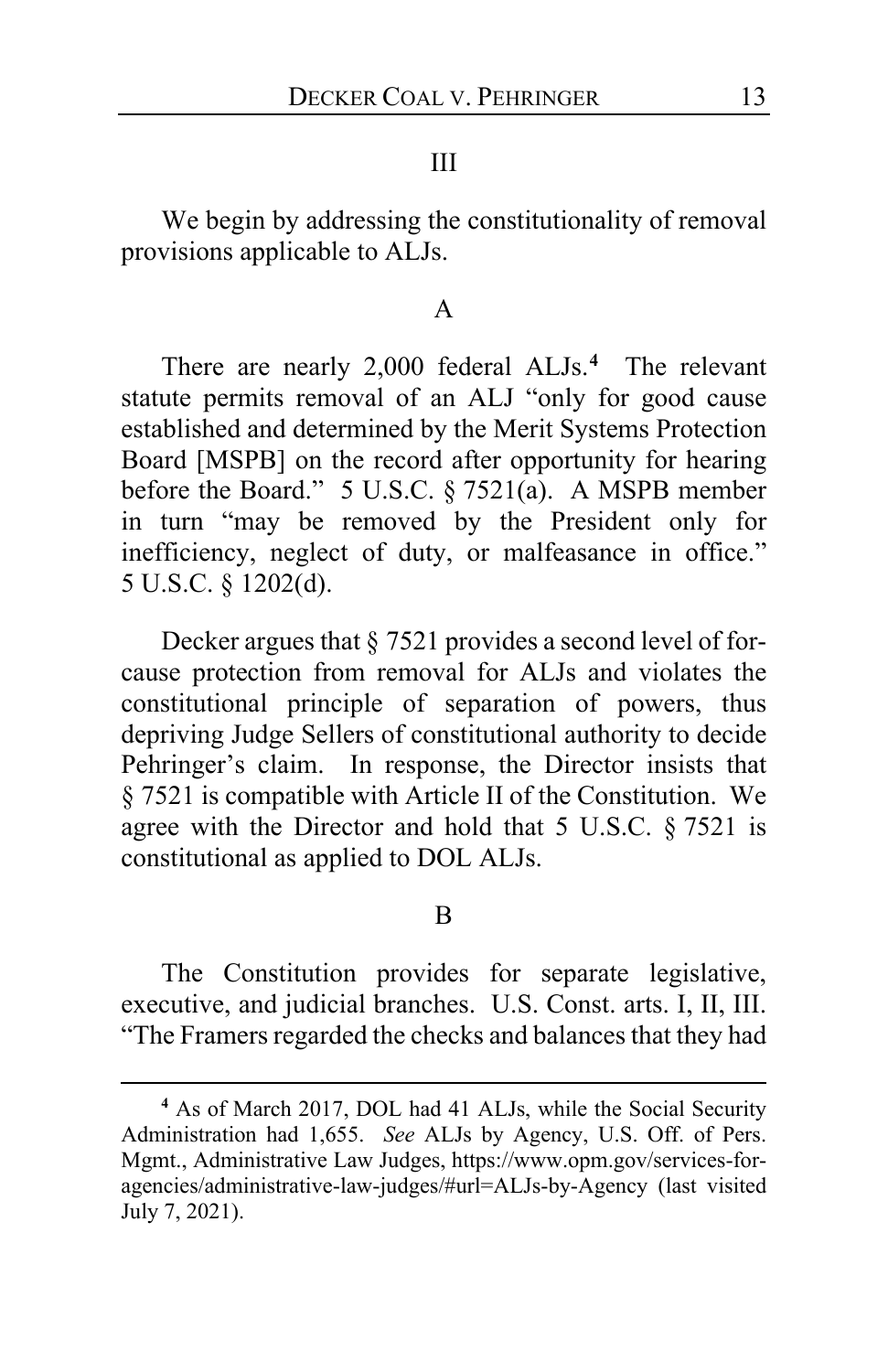built into the tripartite Federal Government as a selfexecuting safeguard against the encroachment or aggrandizement of one branch at the expense of the other." *Buckley v. Valeo*, 424 U.S. 1, 122 (1976).

Executive power lies at the heart of this case. Article II's Vesting Clause provides that "[t]he executive Power shall be vested in a President of the United States of America." U.S. Const. art. II, § 1, cl. 1. Article II, Section 2 then enumerates specific presidential powers. One of these key powers is the appointment of Officers of the United States. The Appointments Clause provides that the President

> shall nominate, and by and with the Advice and Consent of the Senate, shall appoint . . . Officers of the United States, whose Appointments are not herein otherwise provided for, and which shall be established by Law: but the Congress may by Law vest the Appointment of such inferior Officers, as they think proper, in the President alone, in the Courts of Law, or in the Heads of Departments.

*Id.* § 2, cl. 2.

The Constitution, however, is silent on the President's power to remove those officers from office. The Supreme Court first addressed this issue in *Myers v. United States*, 272 U.S. 52 (1926). Chief Justice Taft's opinion concluded that the President has inherent, exclusive executive power to remove officers of the United States. *Id.* at 161–62, 176; *see also id.* at 117 (holding "in the absence of any express limitation respecting removals, that as his selection of administrative officers is essential to the execution of the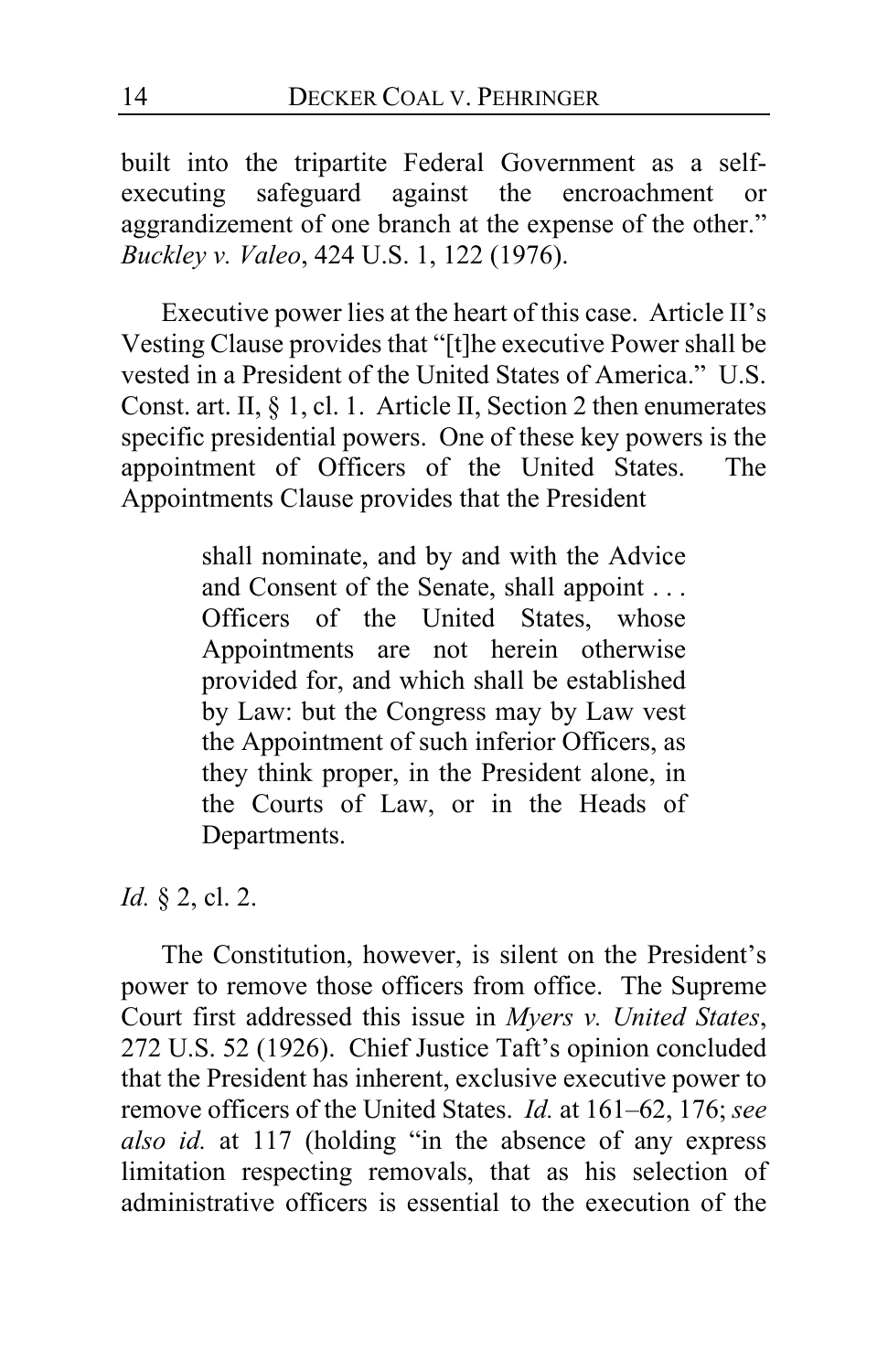laws by him, so must be his power of removing those for whom he cannot continue to be responsible").

While adhering to the view that the President's removal power is incident to the appointment power, the Court has tempered its interpretation of Article II with respect to inferior officers. Consistent with the Constitution's separation of powers, the Supreme Court has held that Congress may provide protection to inferior officers from removal. *Morrison v. Olson*, 487 U.S. 654, 691–93 (1988) (concluding that "the imposition of a 'good cause' standard for removal by itself [does not] unduly trammel[] on executive authority"). Inferior officers are generally those "whose work is directed and supervised at some level by others who were appointed by Presidential nomination with the advice and consent of the Senate." *Edmond v. United States*, 520 U.S. 651, 663 (1997). While more often cited for Justice Scalia's dissent,**[5](#page-14-0)** *Morrison* clarified *Myers*' reach. *See Morrison*, 487 U.S. at 690 ("*Myers* was undoubtedly correct in its holding, and in its broader suggestion that there are some 'purely executive' officials who must be removable by the President at will if he is to be able to accomplish his constitutional role."). The Court interpreted *Myers* to explain that "the determination of whether the Constitution allows Congress to impose a 'good cause'-type restriction on the President's power to remove an official cannot be made to turn on whether or not that official is classified as 'purely executive." *Id.* at 689. Rather, the critical question is whether in offering tenure protections Congress has interfered with "the President's exercise of the 'executive power' and his constitutionally appointed duty to 'take care

<span id="page-14-0"></span>**<sup>5</sup>** *E.g.*, *Morrison*, 487 U.S. at 699 (Scalia, J., dissenting) ("But this wolf comes as a wolf.").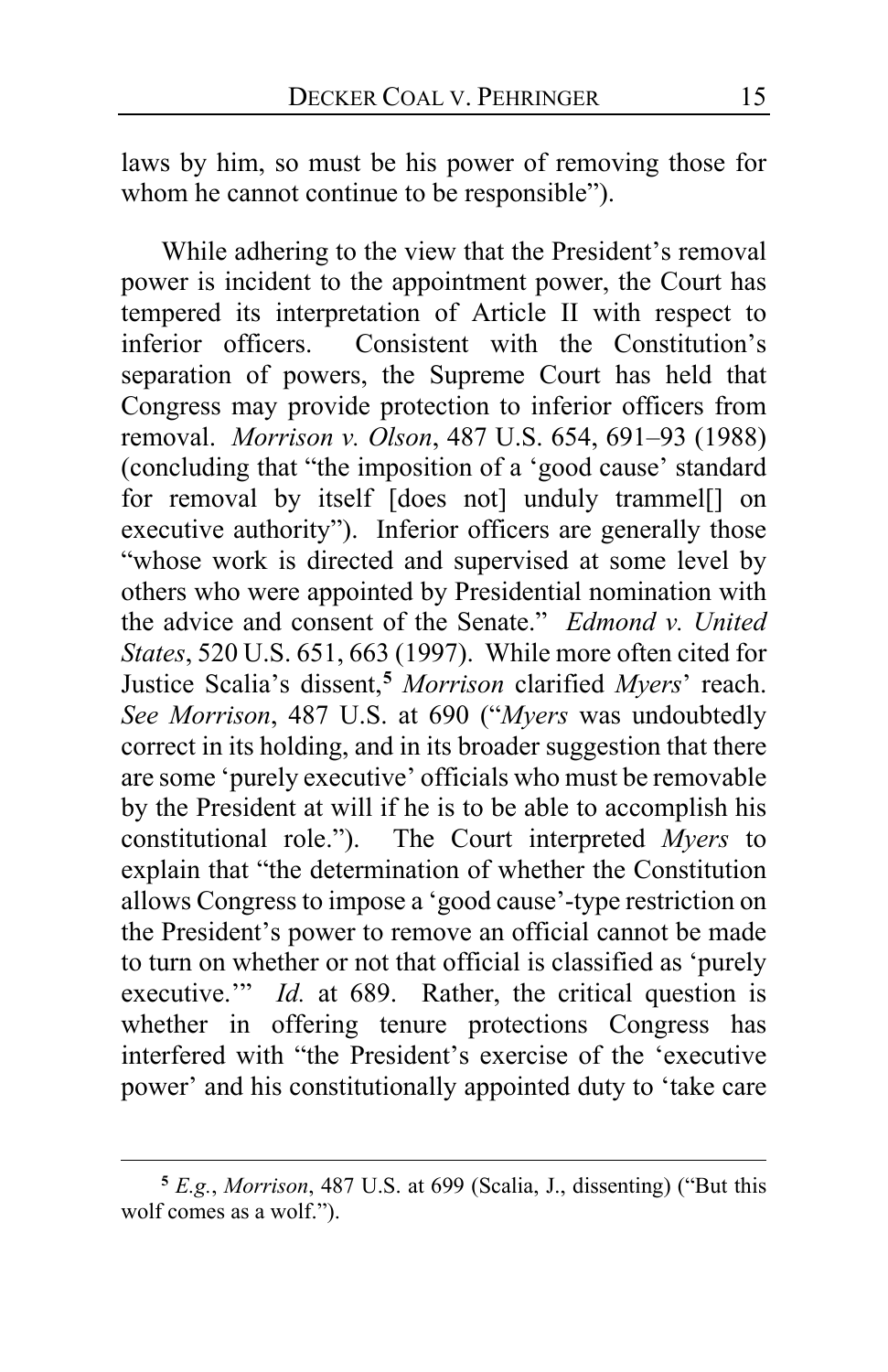that the laws be faithfully executed' under Article II." *Id.*  at 690.

Then came *Free Enterprise Fund*. There, the question was whether dual for-cause limitations on the President's ability to remove Public Company Accounting Oversight Board (PCAOB)**[6](#page-15-0)** members—inferior officers appointed by members of the Securities and Exchange Commission (SEC) who "determine<sup>[]</sup> the policy and enforce<sup>[]</sup> the laws of the United States"—violated the separation of powers doctrine. *Free Enter. Fund*, 561 U.S. at 483–84. The Supreme Court traced the jurisprudential history, from *Myers* to *Morrison*, of the removal power inherent in Article II. *See id.* at 483, 492–95. The Court ruled that, under the facts of that case, "such multilevel protection from removal is contrary to Article II's vesting of the executive power in the President." *Id.* at 484.

Under the removal scheme invalidated in *Free Enterprise Fund*, the SEC Commissioners could remove PCAOB members only "'for good cause shown,' 'in accordance with' certain procedures," including "notice and opportunity for a hearing" and a finding "on the record" that the member violated one of three explicit statutory criteria. *Id.* at 486 (quoting 15 U.S.C. §§ 7211(e)(6), 7217(d)(3)). The Commissioners, in turn, were protected from removal by the President except for "inefficiency, neglect of duty, or malfeasance in office." *Id.* at 487 (quoting the standard from *Humphrey's Ex'r v. United States*, 295 U.S. 602, 620 (1935)). As a remedy, the Court applied the "normal rule" and severed only the problematic portion of the statutory scheme—the removal restrictions on the SEC

<span id="page-15-0"></span>**<sup>6</sup>** The PCAOB enforces securities laws, including the Sarbanes-Oxley Act, and regulates accounting firms that audit public companies.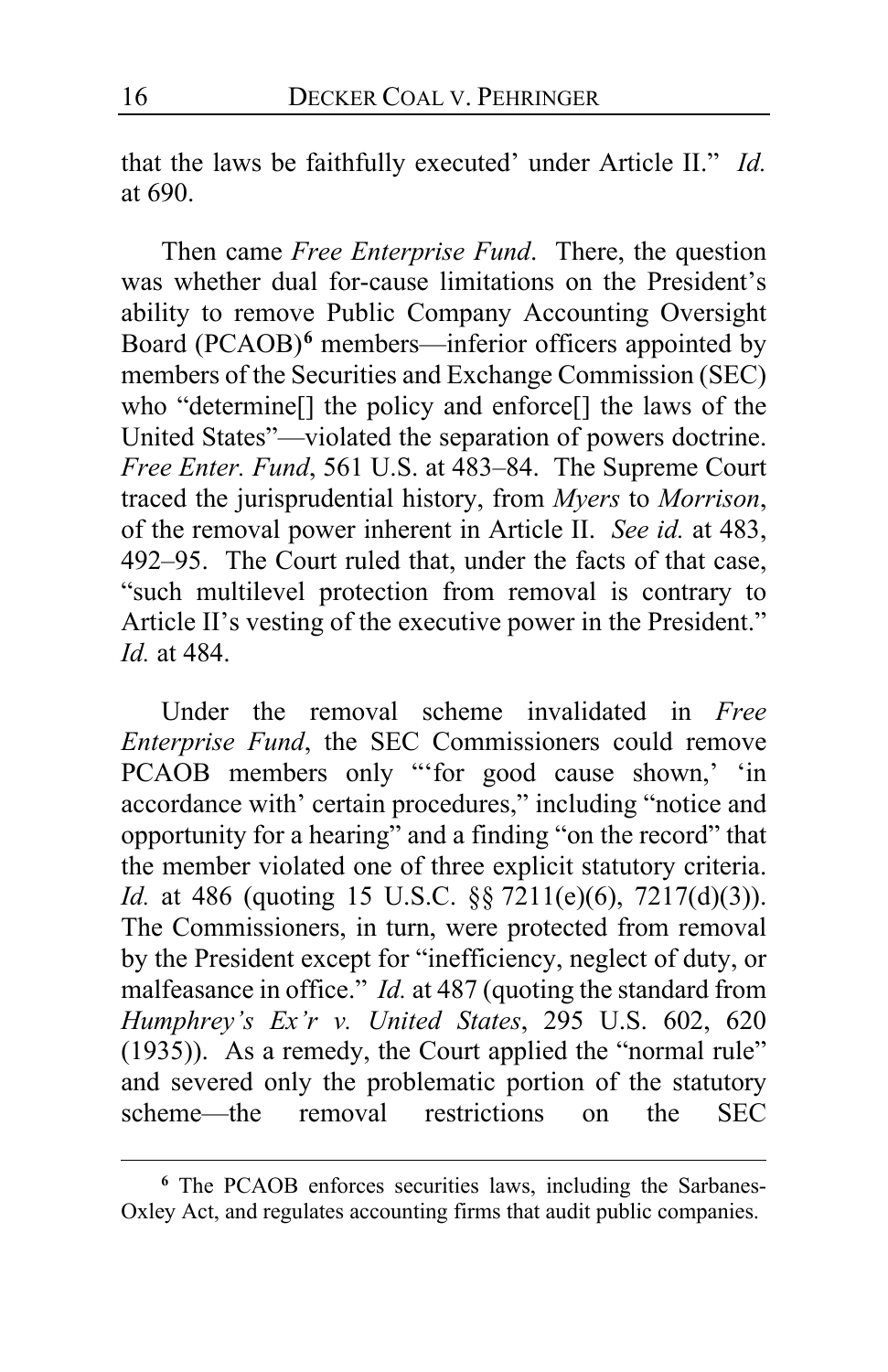Commissioners' ability to remove the PCAOB members leaving the rest of the statute intact and separating the President from the Board by only one layer of good-cause tenure. *Id.* at 508–09.

The Supreme Court has subsequently issued a series of landmark decisions regarding the Appointments Clause and the President's removal power, *see Collins v. Yellen*, 141 S. Ct. 1761 (2021); *United States v. Arthrex, Inc.*, 141 S. Ct. 1970 (2021); *Seila Law LLC v. CFPB*, 140 S. Ct. 2183 (2020); *Lucia v. SEC*, 138 S. Ct. 2044 (2018), but *Free Enterprise Fund* is the last case addressing two-layer removal protections for an inferior officer.

# C

Decker primarily relies on *Free Enterprise Fund* in challenging 5 U.S.C. § 7521. But *Free Enterprise Fund* did not address the issue presented here and its limited holding does not reach § 7521.

*Free Enterprise Fund* held that the "highly unusual" removal statute for PCAOB members deprived the President of adequate control over the Board by "including at one level a sharply circumscribed definition of what constitutes 'good cause,' and rigorous procedures that must be followed prior to removal." 561 U.S. at 505. Addressing the PCAOB's unusual structure, Chief Justice Roberts quoted then-Judge Kavanaugh's dissent below: "Perhaps the most telling indication of the severe constitutional problem with the PCAOB is the lack of historical precedent for this entity." *Id.* (quoting *Free Enter. Fund v. Pub. Co. Acct. Oversight Bd.*, 537 F.3d 667, 699 (D.C. Cir. 2008) (Kavanaugh, J., dissenting)).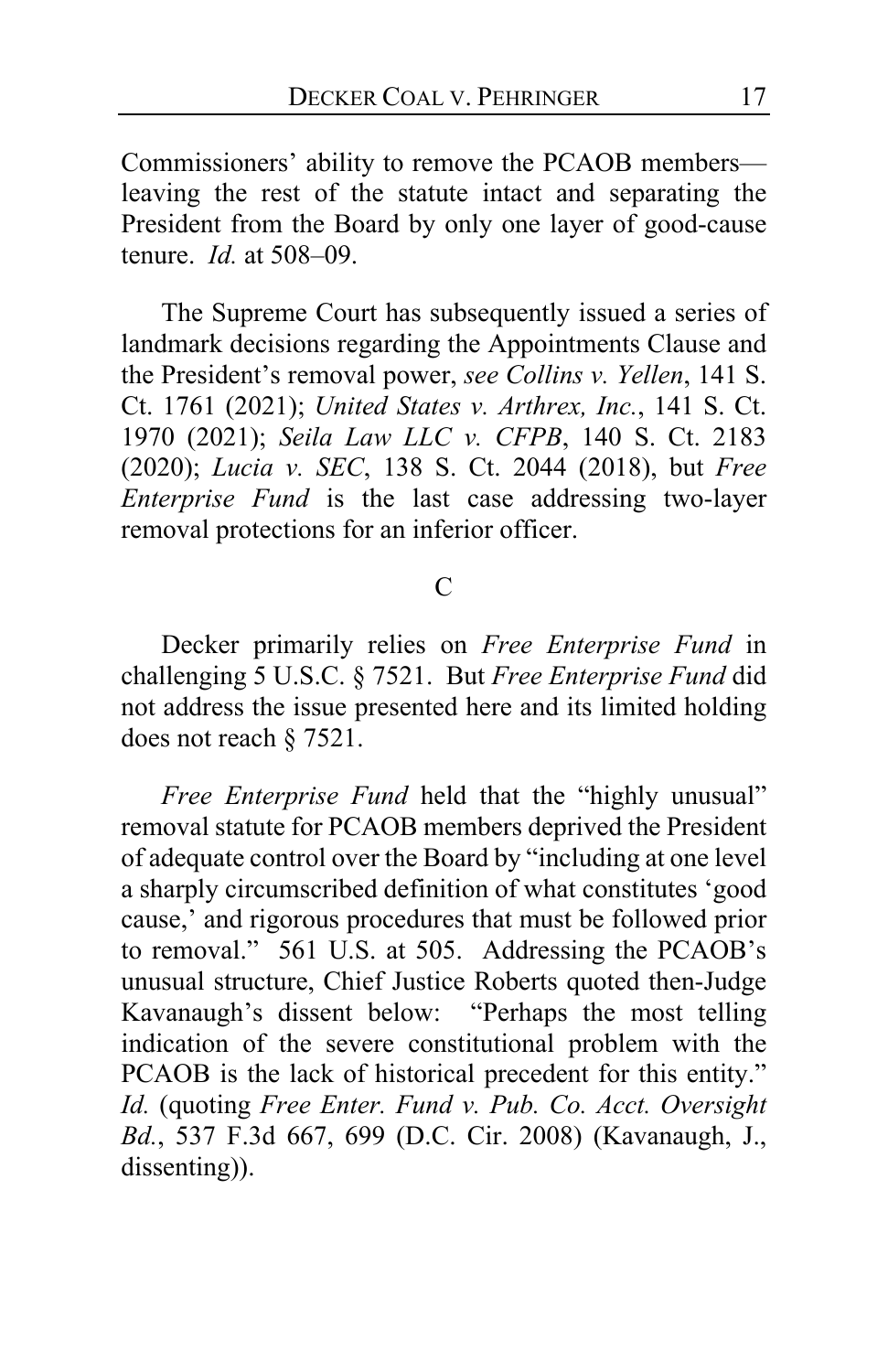Importantly, the Court did not broadly declare all two-<br>el for-cause protections for inferior officers level for-cause protections for inferior officers unconstitutional. *Id.* at 502, 505–07. Rather, it stressed that the particular PCAOB removal provisions presented "an even more serious threat to executive control than an 'ordinary' dual for-cause standard" because the statute codified "unusually high" and specific standards for removal, including "willful violations of the [Sarbanes-Oxley] Act, Board rules, or the securities laws; willful abuse of authority; or unreasonable failure to enforce compliance" with the Act. *Id.* at 502–03; *see id.* at 503 ("The Act does not even give the Commission power to fire Board members for violations of *other* laws that do not relate to the Act, the securities laws, or the Board's authority." (emphasis in original)). Importantly, while not dispositive as to whether the removal structure for PCAOB members impermissibly interfered with the President's executive power, the Court distinguished the "adjudicative rather than enforcement or policymaking functions" of many ALJs from those of the PCAOB. *Id.* at 507 n.10; *cf. Fed. Mar. Comm'n v. S.C. State Ports Auth.*, 535 U.S. 743, 758 (2002) (stating "the role of the ALJ, the impartial officer designated to hear a case . . . is similar to that of an Article III judge").

Justice Breyer's dissent attached appendices listing 48 agencies whose heads are removable only for cause and 573 high-ranking officials within those agencies who are likewise removable only for cause. *See Free Enter. Fund*, 561 U.S. at 514–88 (Breyer, J., dissenting). Most troubling to Justice Breyer was the potential reach of the Court's ruling: "I still see no way to avoid sweeping hundreds, perhaps thousands of high-level Government officials within the scope of the Court's holding, putting their job security<br>and their administrative actions and decisions and their administrative actions and constitutionally at risk." *Id.* at 540–41. Justice Breyer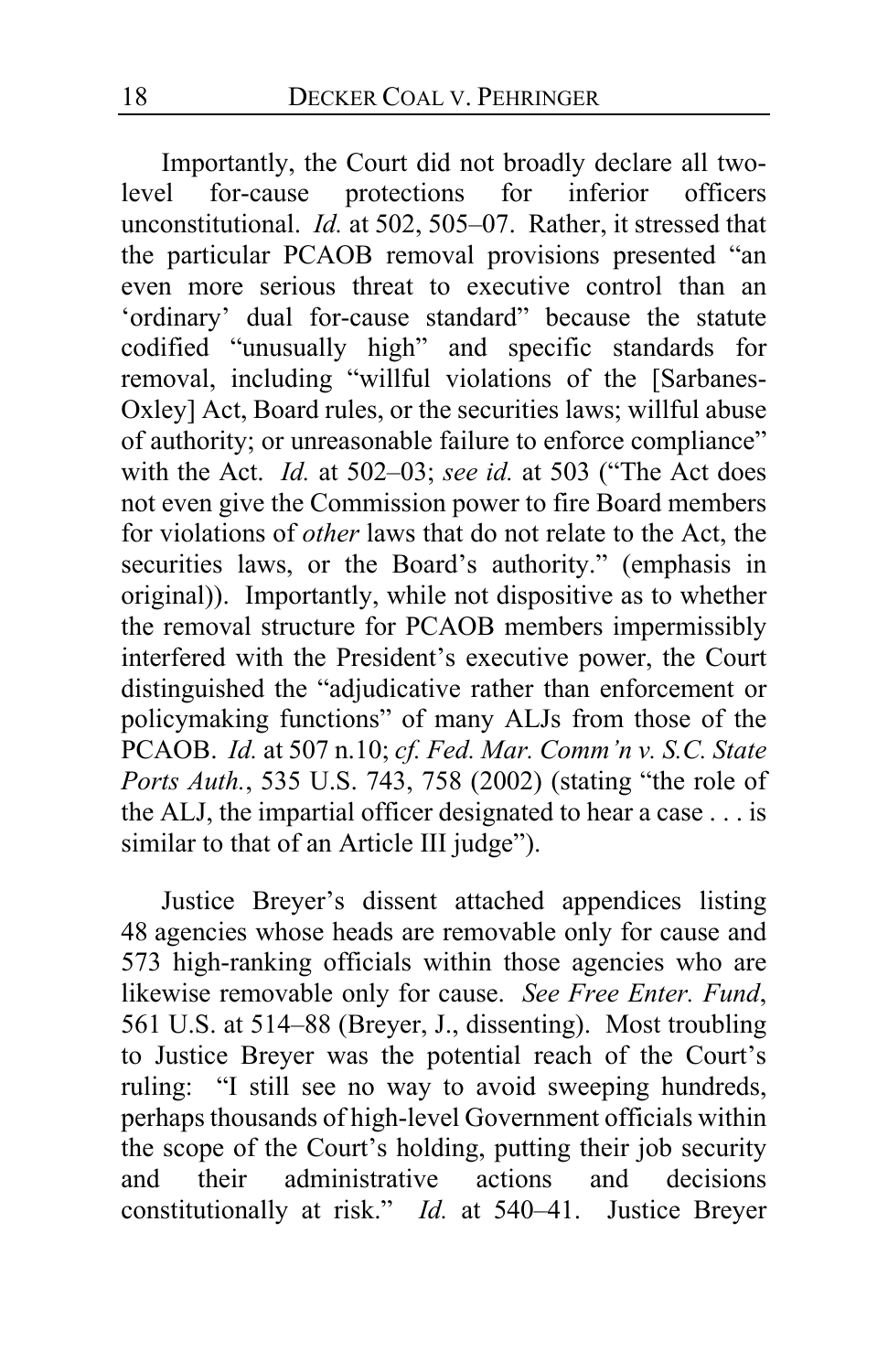specifically highlighted ALJs, the MSPB, and the two-level removal protections embodied in 5 U.S.C. §§ 7521 and 1202:

> The potential list of those whom today's decision affects is yet larger. As Justice SCALIA has observed, administrative law judges (ALJs) "are all executive officers." ... My research reflects that the Federal Government relies on 1,584 ALJs to adjudicate administrative matters in over 25 agencies.

*Id.* at 542–43 (capitalization in original) (quoting *Freytag v. Comm'r*, 501 U.S. 868, 878 (1991)).

In response, Chief Justice Roberts' majority opinion emphasized that the Court's holding "does not address that subset of independent agency employees who serve as administrative law judges." *Id.* at 507 n.10 (majority opinion). The Chief Justice stressed that none of the positions Justice Breyer identified (including ALJs) "are similarly situated to the Board." *Id.* at 506 ("Nor do the employees referenced by the dissent enjoy the same significant and unusual protections from Presidential oversight as members of the Board.").

*Free Enterprise Fund* therefore specifically left open the question whether two-level protections for ALJs are constitutionally permissible. *See id.* at 507 n.10, 508. Eight years later in *Lucia*, the Court again declined to address the constitutionality of removal protection for ALJs. 138 S. Ct. at 2050 n.1.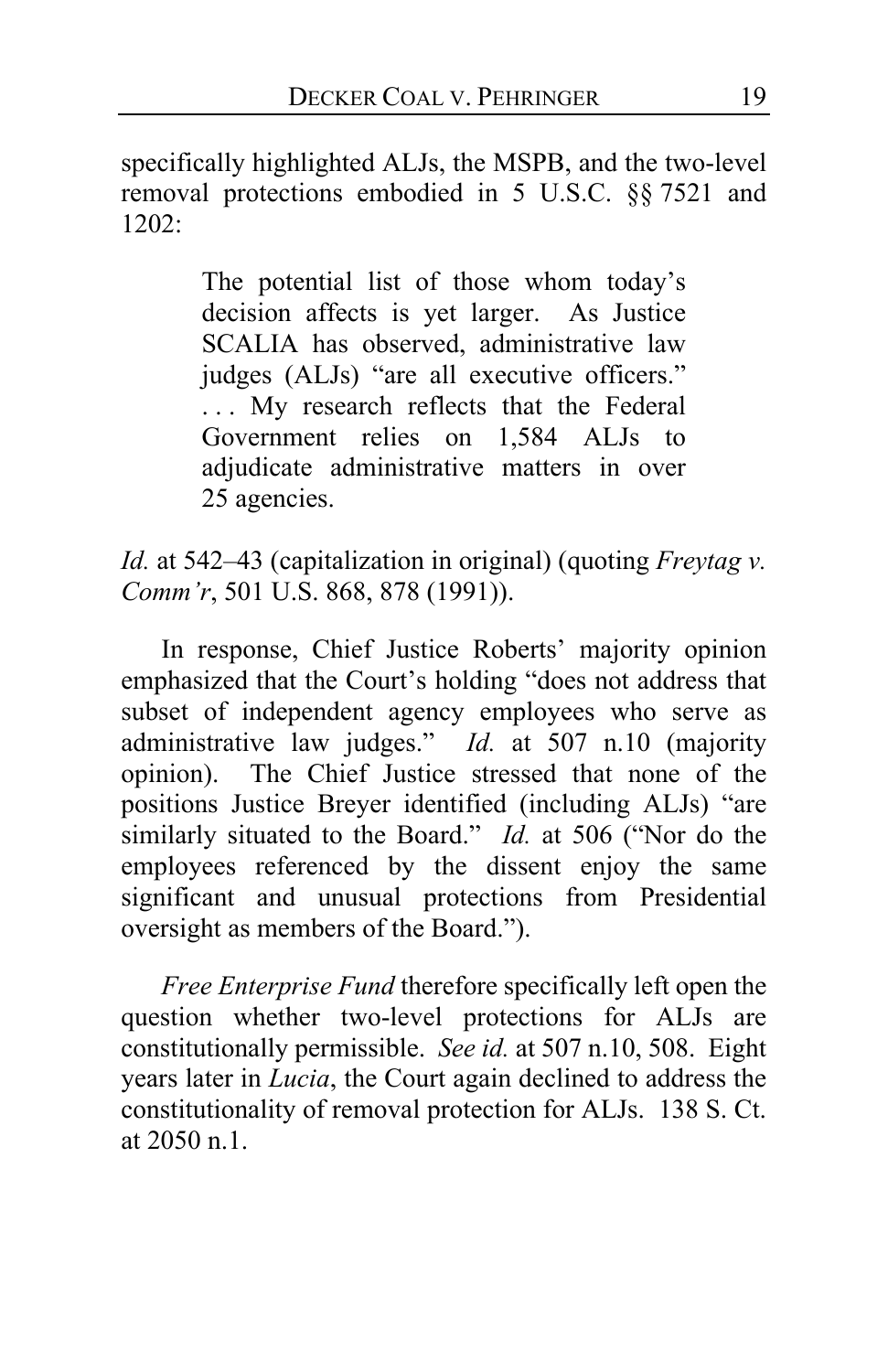# D

The question before us therefore has not been decided by the Supreme Court. In addressing the constitutionality of § 7521 as applied to DOL ALJs, we begin with the general presumption of constitutionality of statutes. *See United States v. Morrison*, 529 U.S. 598, 607 (2000). For the reasons that follow we conclude the President has sufficient control over DOL ALJs to satisfy the Constitution.

First, the ALJ here was performing a purely adjudicatory function in deciding the BLBA claim. *See* 20 C.F.R. §§ 725.450–.479; *Free Enter. Fund*, 561 U.S. at 507 n.10. Unlike PCAOB members, who exercise policymaking and enforcement functions, an ALJ cannot sua sponte initiate investigations or commence a BLBA case. *See Free Enter. Fund*, 561 U.S. at 485. Then-Judge Kavanaugh noted these differences in his dissent when *Free Enterprise Fund* was before the D.C. Circuit:

> ALJs perform only adjudicatory functions that are subject to review by agency officials, *see* 5 U.S.C. § 557(b), and that arguably would not be considered "central to the functioning of the Executive Branch" for purposes of the Article II removal precedents. *Morrison,* 487 U.S. at 691–92 . . . . Nothing in this dissenting opinion is intended to or would affect the status of employees in independent agencies who have congressionally mandated civil service tenure protection *or the status of administrative law judges*.

537 F.3d at 699 n.8 (Kavanaugh, J., dissenting) (emphasis added).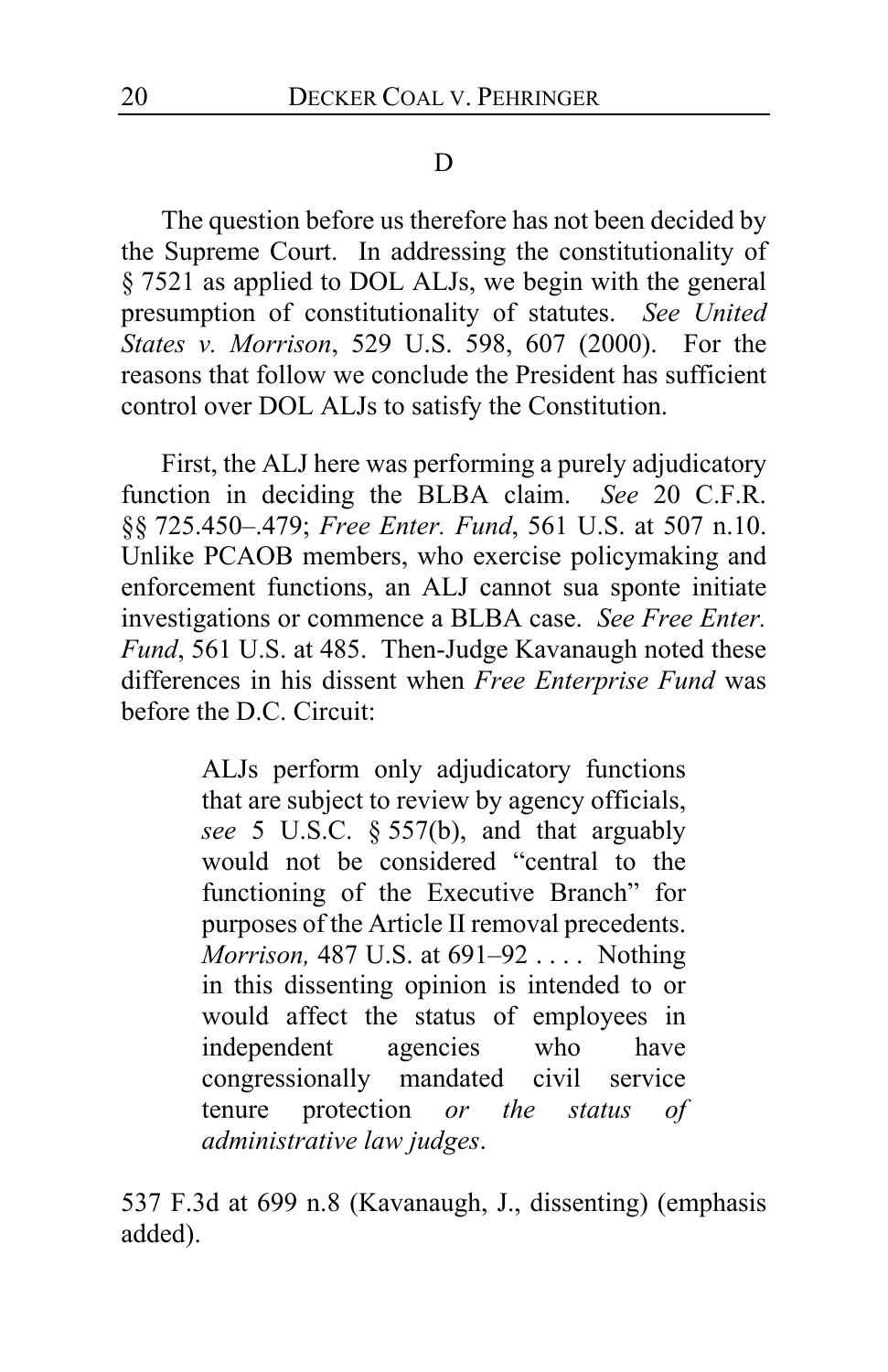Second, Congress has not tied the President's hands and hindered his control over his subordinates here in the manner it had in *Free Enterprise Fund*. Determining whether there is a separation of powers violation turns on whether one branch expanded its own powers and encroached upon another branch or whether one branch has attempted to diffuse another branch's power. *See id.* at 497–501; *see also Freytag*, 501 U.S. at 878. By contrast, "[t]he President can always choose to restrain himself in his dealings with subordinates." *Free Enter. Fund*, 561 U.S. at 497. So, we must ascertain whether *Congress* trammeled on the President's executive power in § 7521 or whether the President has instead tied his own hands.

Congress did not overstep here. No statute mandates that the DOL employ ALJs in adjudicating BLBA benefits claims. Rather, Congress imposed only the requirement that DOL adjudicators be "[q]ualified individuals appointed by the Secretary of Labor." 30 U.S.C. § 932a. Congress included in the statute a broad definition of "qualified individuals" that is not limited to ALJs. *Id.* ("For purposes of this section, the term 'qualified individual' means such an individual, *regardless of whether that individual is a hearing examiner appointed under section 3105 of Title 5*." (emphasis added)). In other words, Congress expressly *refused* to require that these individuals be ALJs appointed under 5 U.S.C. § 3105—and therefore insulated via a dual for-cause removal regime. *Id.*; *see Free Enter. Fund*, 537 F.3d at 699 n.8 (Kavanaugh, J., dissenting) (explaining "an agency has the choice whether to use ALJs for hearings, *see* 5 U.S.C. § 556(b); Congress has not imposed ALJs on the Executive Branch").Congress left that decision to the DOL, which can employ ALJs for adjudicating BLBA claims if it desires. *See* 30 U.S.C. § 932a.The DOL chose that path, voluntarily promulgating regulations that require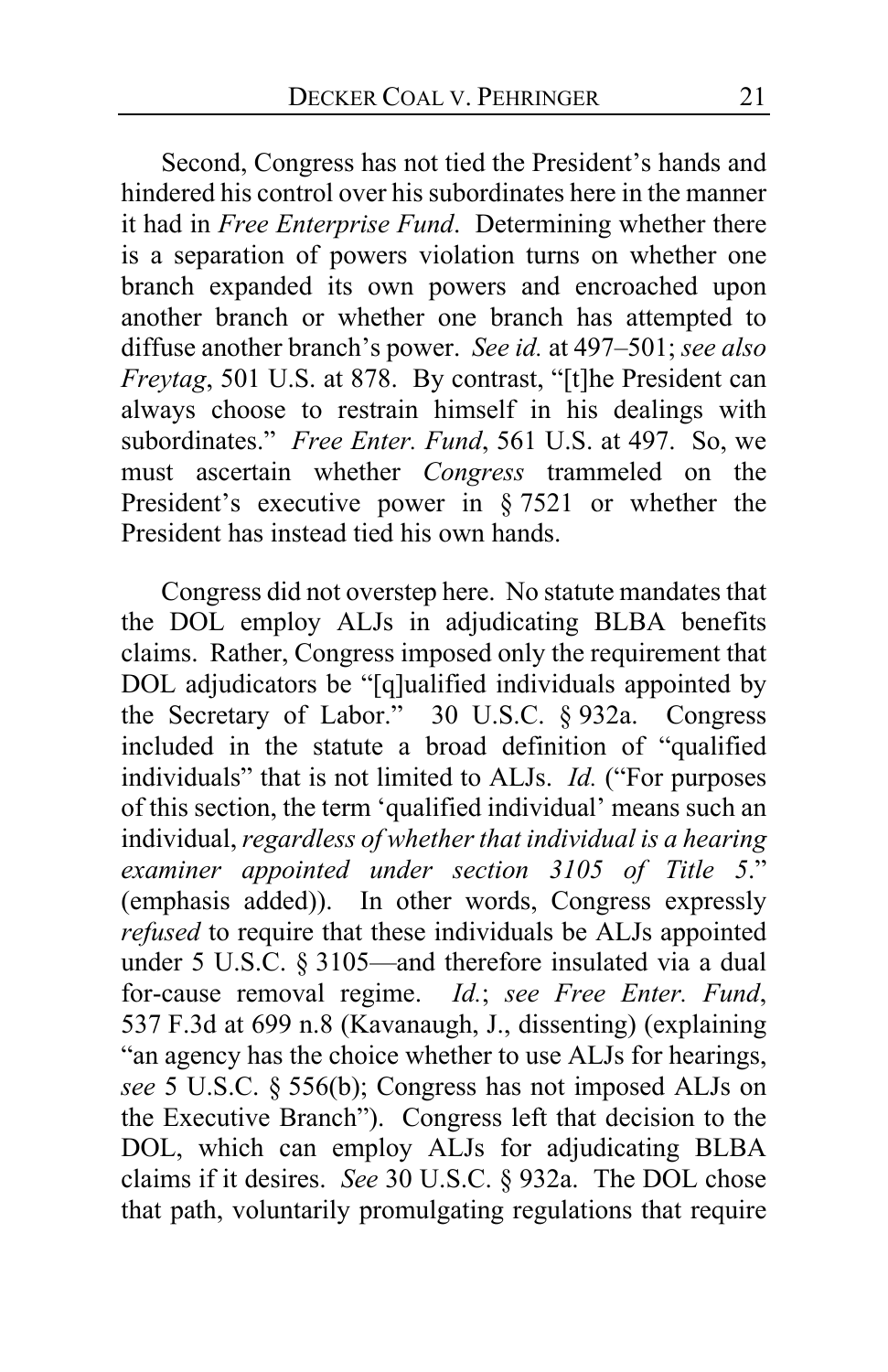parties to a claim to proceed before an ALJ in accordance with the Administrative Procedure Act if they desire review by the BRB, or, later, in a federal court of appeals pursuant to 33 U.S.C. § 921(c). *See* 20 C.F.R. §§ 725.452(a), .481, .482(a).

The President has broad executive power to order the Secretary of Labor to change DOL's regulatory scheme and remove ALJs from the adjudicatory process under 30 U.S.C. § 932a. Congress offered the President a choice as to how he wanted to administer hearings and administrative adjudications concerning the BLBA. The President can choose to use a "qualified individual" other than an ALJ. But, given that the President (through his department head subject to at-will removal) chose to use ALJs, that choice required the President to accept a dual for-cause removal scheme, even if that means "restrain[ing] *himself* in his dealings with subordinates." *Free Enter. Fund*, 561 U.S. at 497 (emphasis added). Based on 30 U.S.C. § 932a, we cannot here conclude that Congress aggrandized its own power, or impaired that of the President, beyond the limits envisioned by the Framers. *See id.* at 500–01.

Third, the BRB's role provides the President with meaningful control over DOL ALJs. The Board hears appeals from the decisions of ALJs in BLBA compensation cases. *See* 33 U.S.C. § 921(b)(3); 20 C.F.R § 725.481. Congress has authorized the BRB to decide appeals "raising a substantial question of law or fact." 33 U.S.C. § 921(b)(3); 20 C.F.R. § 801.102(a); *see* 30 U.S.C. § 932(a) (making § 921(b)(3) of the Longshore Act applicable to BLBA benefits claims). The BRB cannot accept new evidence. *See*  20 C.F.R. § 802.301. The Board reviews the ALJ's findings of fact for substantial evidence. *See* 33 U.S.C. § 921(b)(3); 20 C.F.R.  $\S 802.301(a)$ . But it cannot accept the ALJ's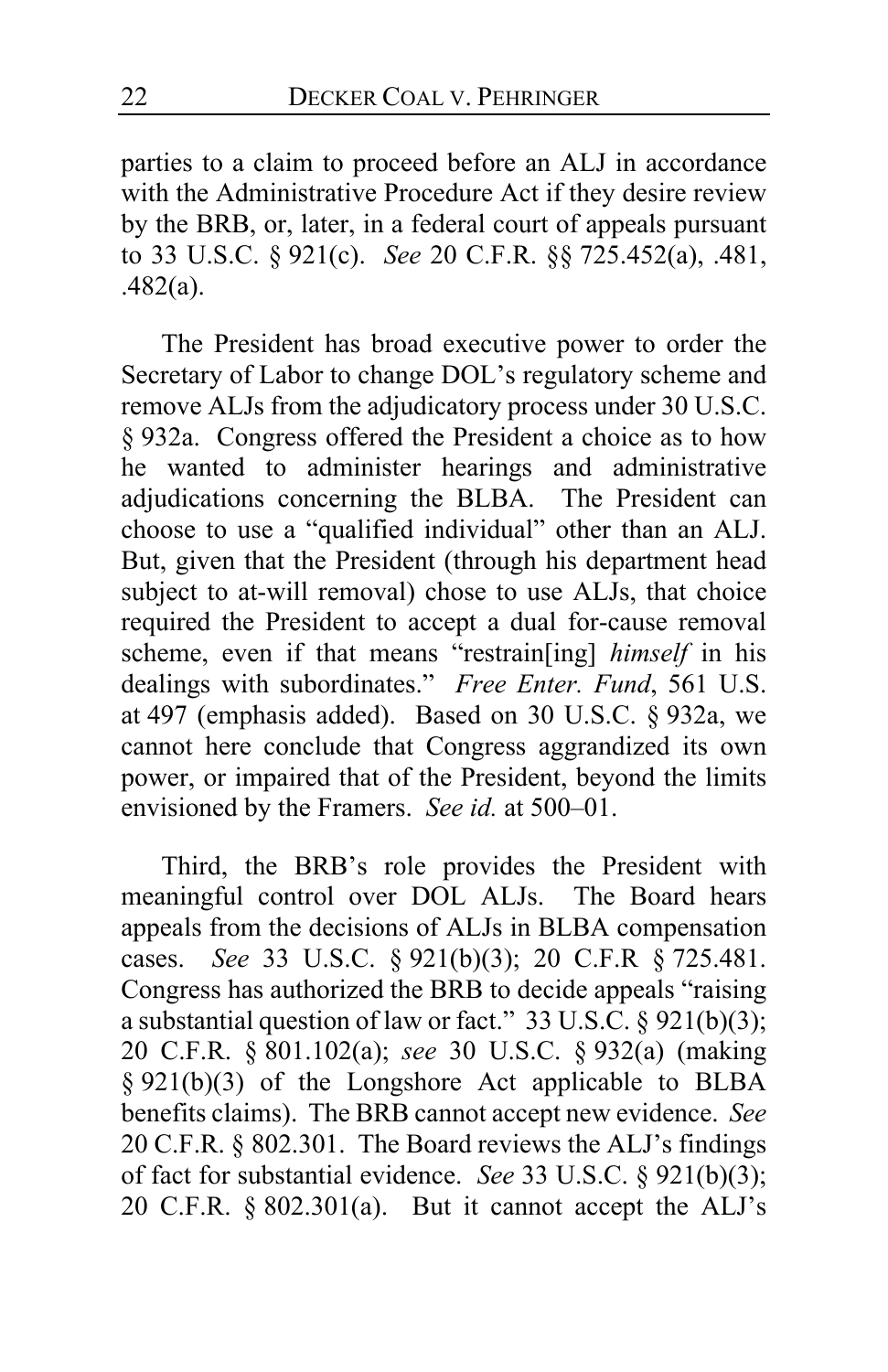findings if they are contrary to the law. *See Port of Portland v. Dir., OWCP*, 932 F.2d 836, 838 (9th Cir. 1991); *Palmer Coking Coal Co. v. Dir., OWCP of USDOL*, 720 F.2d 1054, 1057 (9th Cir. 1983). While the BRB cannot reweigh the evidence, "[q]uestions of law are another matter." *Dir., OWCP, USDOL v. Campbell Indus., Inc.*, 678 F.2d 836, 839 (9th Cir. 1982), *limited on other grounds by Dir., OWCP, USDOL v. Cargill, Inc.*, 709 F.2d 616, 619 (9th Cir. 1983). Therefore, once an ALJ has adjudicated a claim, the BRB on appeal can readily overturn an ALJ's decision that is legally erroneous or unsupported by substantial evidence.

Congress, meanwhile, charged the Secretary of Labor with appointing BRB members. 33 U.S.C.  $\S 921(b)(1)$ . Section 921, however, is silent as to when the Secretary can remove the members of the BRB. *See id.* "That omission is telling." *Collins*, 141 S. Ct. at 1782 ("When a statute does not limit the President's power to remove an agency head, we generally presume that the officer serves at the President's pleasure." (citing *Shurtleff v. United States*, 189 U.S. 311, 316 (1903))). Applying this framework, the D.C. Circuit has held that BRB members serve at the pleasure of the Secretary of Labor. *See Kalaris v. Donovan*, 697 F.2d 376, 401 (D.C. Cir. 1983); *id.* at 381 (adhering "to the long-standing rule that in the face of congressional silence all inferior officers of the United States serve at the discretion of their appointing officer").

If that statutory silence were not enough, the current regulations explicitly state that permanent BRB members "shall serve an indefinite term subject to the discretion of the Secretary." 20 C.F.R. § 801.201(a). And "temporary Board members" may, if appointed, serve for no more than one year. *Id.* § .201(d). Given the regulation's express grant of removal authority to the Secretary over permanent BRB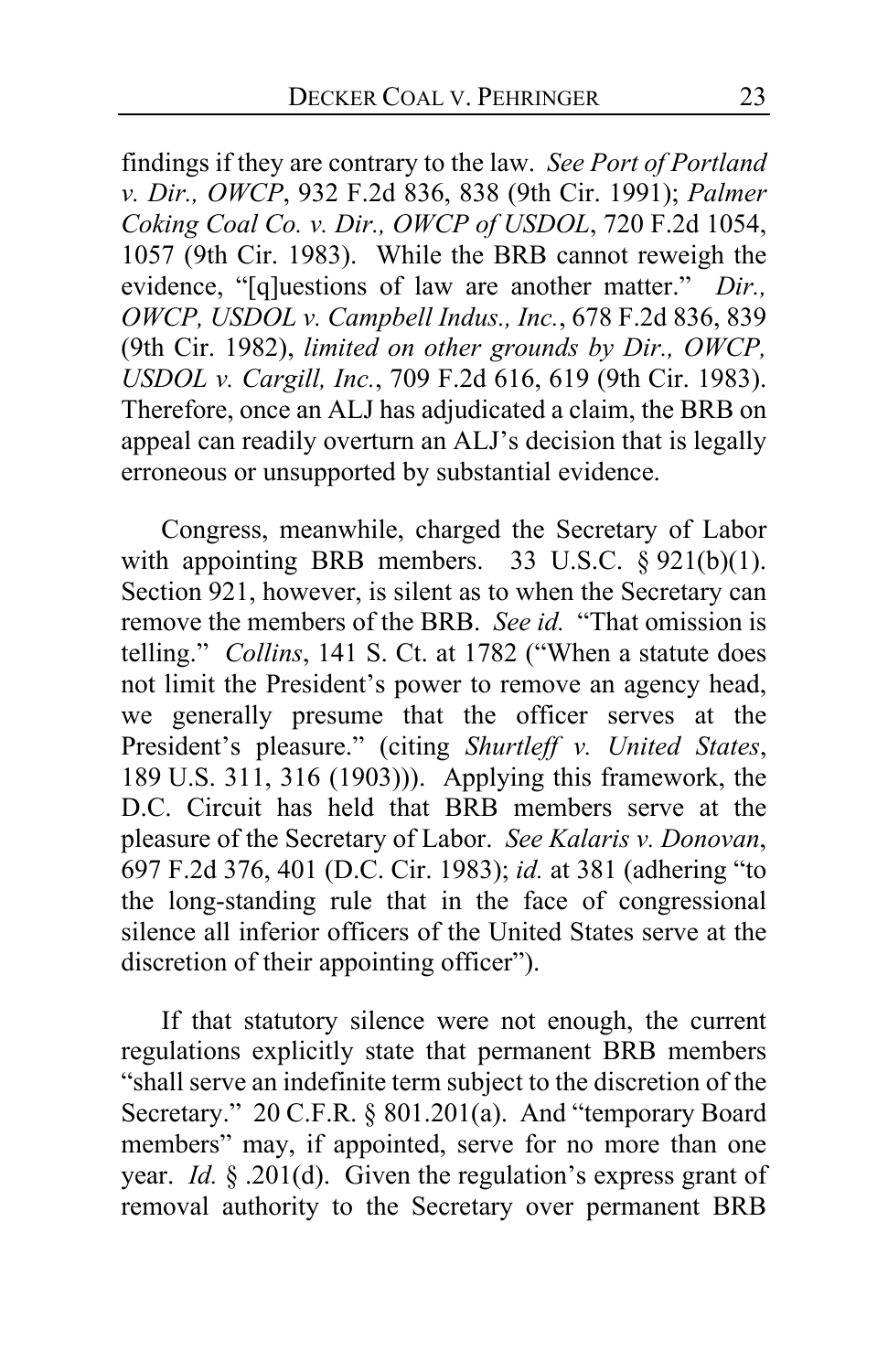members, and § 921's silence regarding removal and the regulation's silence as to whether temporary Board members serve at the Secretary's pleasure, we apply the general presumption of removability. *Kalaris*, 697 F.2d at 401. We therefore agree with the D.C. Circuit that all BRB members serve at the pleasure of the Secretary of Labor. And because the Secretary of Labor is subject to at-will removal by the President, just like other department heads, *see* 29 U.S.C. § 551, the President has direct control over BRB members through the Secretary—his "alter ego." *Myers*, 272 U.S at 133.

Thus, the President could at any time order the Secretary of Labor to replace members of the BRB. The President could do this, for instance, if a BRB member approved an ALJ decision with which the President disagreed; if the member disobeyed commands or was negligent or inefficient; if the member had different policy views or was of a different political party; or if the President "has simply lost confidence" in the BRB member. *Collins*, 141 S. Ct. at 1787 (citing *Seila Law*, 140 S. Ct. at 2204–05; *Myers*, 272 U.S. at 124, 135). Moreover, the President can order the Secretary of Labor to request the BRB remand any case to an ALJ at any time, even without the parties' consent. *See*  33 U.S.C. § 921(b)(4).

Finally, the differences between § 7521's broad "good cause" language and the "unusually high" removal restrictions previously contained in the Sarbanes-Oxley Act are also significant. *See Free Enter. Fund*, 561 U.S. at 505. That § 7521 imposes only an ordinary "good-cause" standard on the MSPB's authority to remove an ALJ, suggests a lesser impingement on presidential authority than was present in *Free Enterprise Fund*.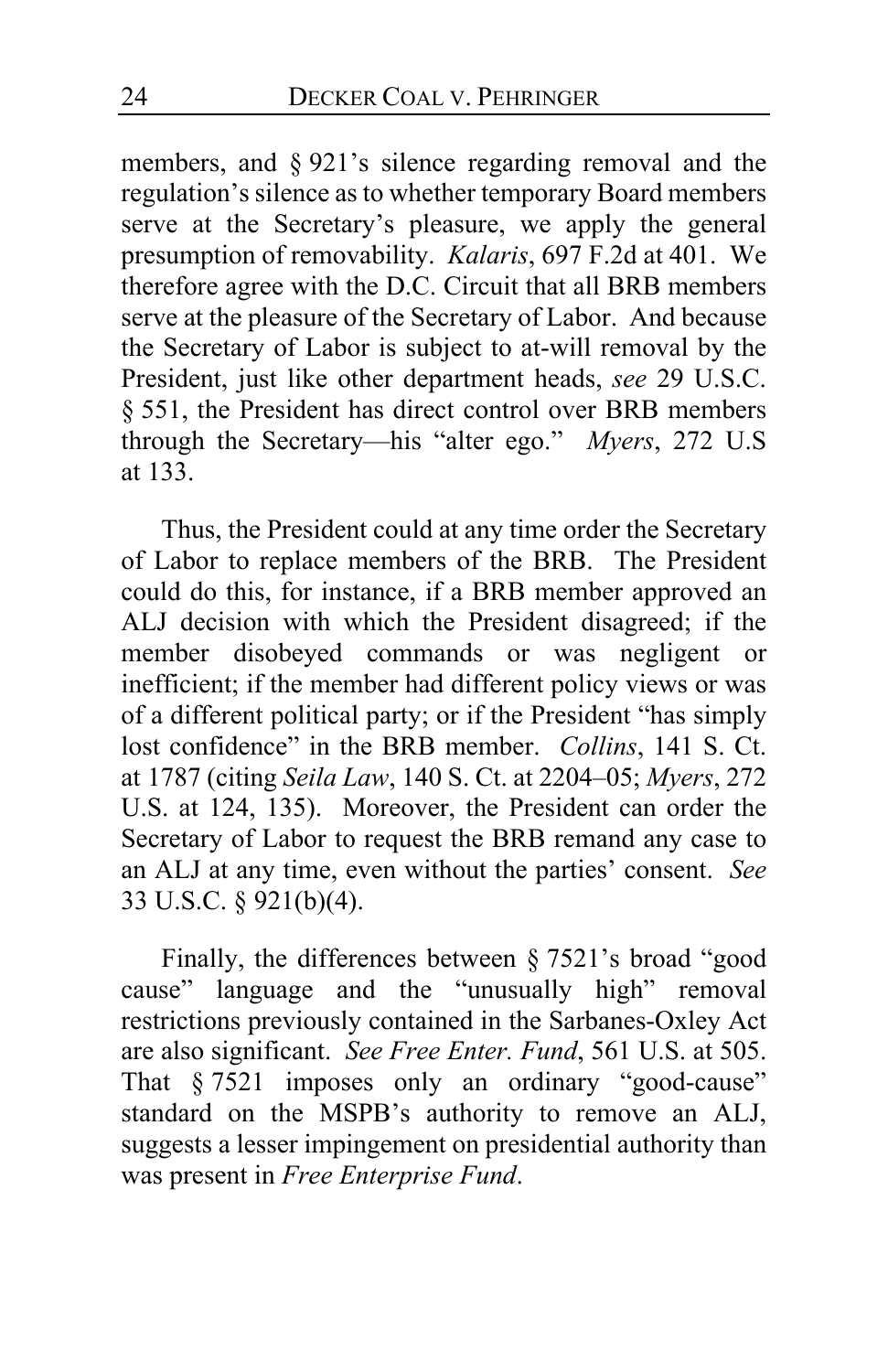Put simply, ALJs are judges who make decisions that are subject to vacatur by people without tenure protection. With this structure, the President continues to enjoy an "ability to execute the laws—by holding his subordinates accountable for their conduct," *id.* at 496, especially because these ALJs exercise only adjudicative power in the first instance and are not imposed on the President in this context. In sum, we think the BRB has ample control over DOL ALJs and the President, in turn, has direct control over BRB members through the Secretary of Labor.

None of the authorities Decker cites suggests a different conclusion. In *Seila Law,* for instance, the Court held that the Consumer Financial Protection Bureau's (CFPB) leadership structure violated separation of powers because it was an independent agency led by a sole Director "vested with significant executive power" who was "removable only for inefficiency, neglect, or malfeasance." 140 S. Ct. at 2197, 2201. However, the CFPB Director was a principal officer, not an inferior officer like ALJs. *See id.* at 2200 ("Unlike the independent counsel [in *Morrison*], who lacked policymaking or administrative authority, the Director has the sole responsibility to administer 19 separate consumerprotection statutes that cover everything from credit cards and car payments to mortgages and student loans.").

*Seila Law* also relied upon the reasoning in *Free Enterprise Fund*, concluding that the CFPB is a "new situation" having "*no basis in history* and no place in our constitutional structure." *Id.* at 2201 (emphasis added). Here, by contrast, there is a long history of adjudication by ALJs free from political influence. *See generally*  Administrative Procedure Act, Pub. L. No. 79-404, 60 Stat. 237 (1946) (codified as amended at 5 U.S.C. § 551, et seq.). While *Seila Law* presented a "new situation" to the Court,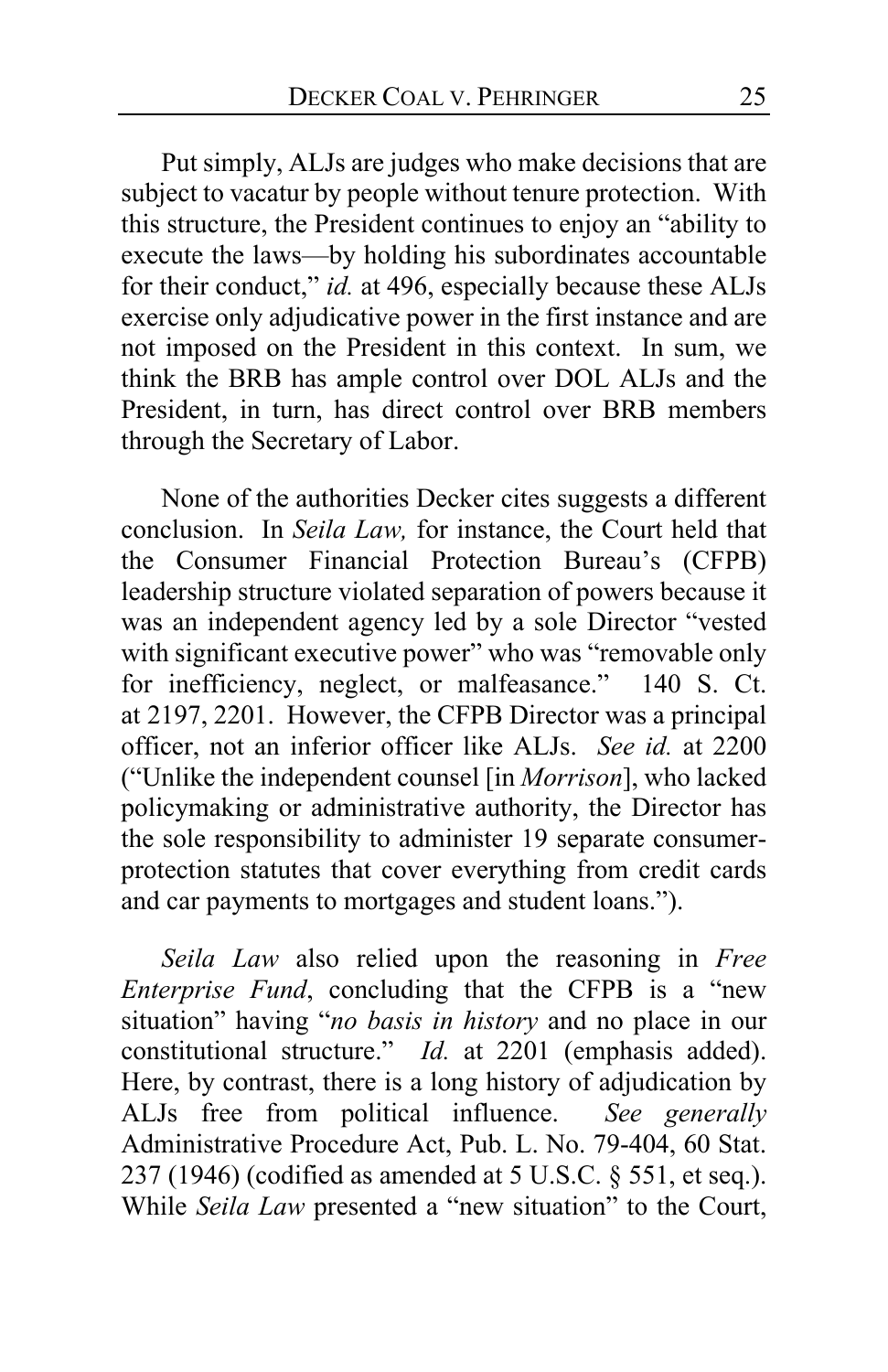we think its underlying reasoning about the President's removal power actually better supports the Director's arguments here.

Nor is Decker's position supported by *Collins*. That case considered whether a for-cause restriction on the President's ability to remove the Federal Housing Finance Agency (FHFA) Director (a principal officer) violated separation of powers. 141 S. Ct. at 1783. The Court held it did, relying almost entirely on *Seila Law. Id.* at 1784; *see also id.* at 1787<br>(stating "the Constitution prohibits even 'modest "the Constitution prohibits even 'modest restrictions' on the President's power to remove the head of an agency with a single top officer"). The Court reaffirmed that *Seila Law* "did 'not revisit [the Court's] prior decisions allowing certain limitations on the President's removal power,' but [the Court] found 'compelling reasons not to extend those precedents to the novel context of an independent agency led by a single Director.'" *Id.* at 1783 (quoting *Seila Law*, 140 S. Ct. at 2192).

For the same reasons *Seila Law* is distinguishable, so too is *Collins*. **[7](#page-25-0)** The agency structures at issue in those cases were completely different from the DOL. And the functions of the CFPB and FHFA directors were unequal to those of an ALJ—an inferior officer. But these two cases do reaffirm the general principle beginning with *Morrison* that some tenure restrictions do not violate separation of powers, particularly in the case of inferior officers with sufficient accountability.

We therefore hold that properly appointed DOL ALJs can adjudicate cases without trammeling on the President's

<span id="page-25-0"></span>**<sup>7</sup>** *Collins*, however, guides us in analyzing Decker's arguments about the appropriate remedy, as we will discuss *infra*.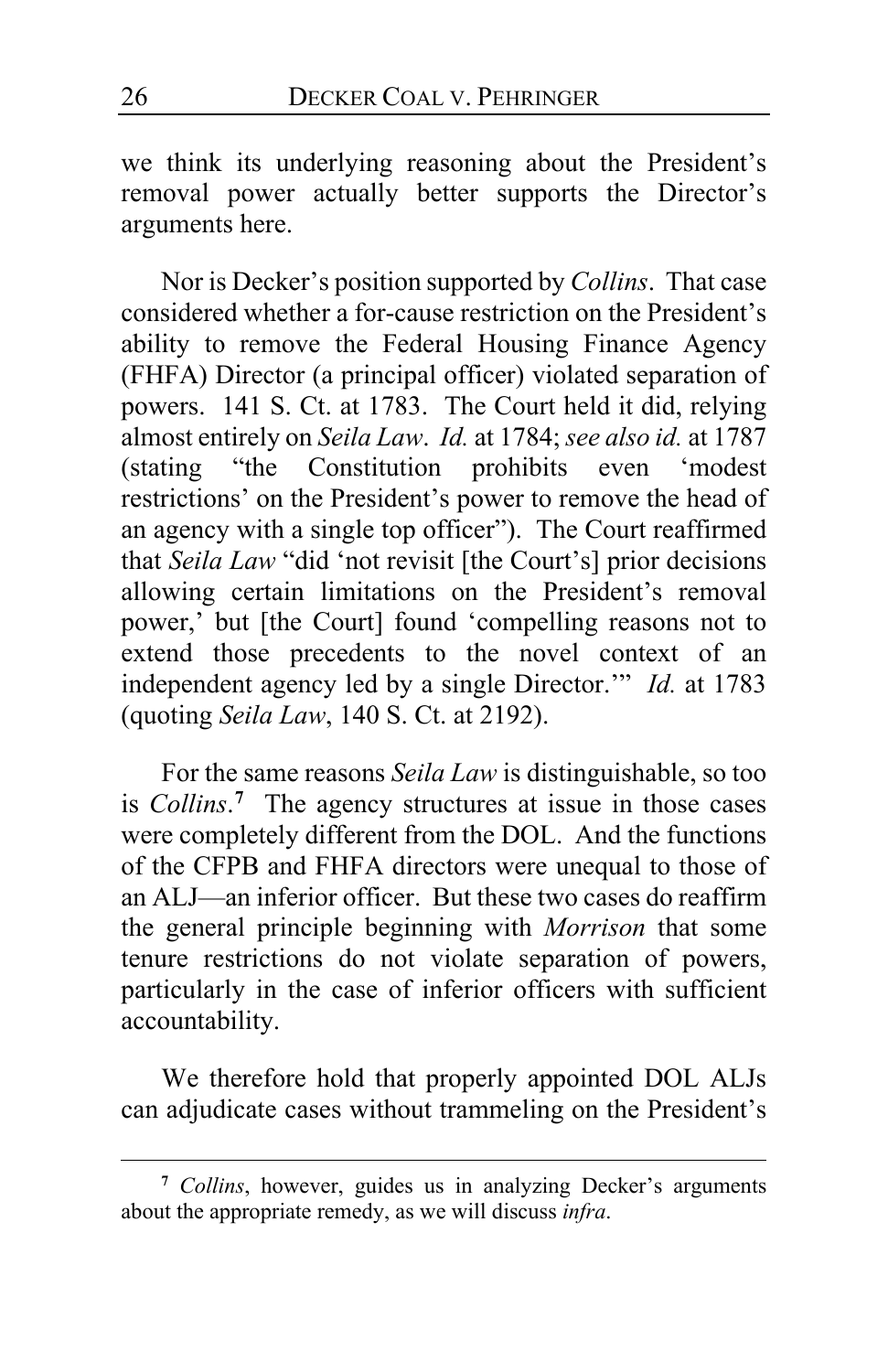executive power. Consistent with *Free Enterprise Fund*, however, our holding is limited. We do not say that all remaining two-level tenure protection schemes are constitutional; instead, we hold only that 5 U.S.C. § 7521 is constitutional as applied to these ALJs.

E

Even if we were to conclude that  $5$  U.S.C.  $\S 7521$  is unconstitutional, we would sever only one level of protection. *See Seila Law*, 140 S. Ct. at 2209–11 (explaining severability and the preference for "limit[ing] the solution to the problem" and the congressional preference for courts to use a "scalpel rather than a bulldozer" in remedying a constitutional defect); *Free Enter. Fund*, 561 U.S. 509 ("Concluding that the removal restrictions are invalid leaves the Board removable by the Commission at will, and leaves the President separated from Board members by only a single level of good-cause tenure."). We would not, however, invalidate the decision reached below.

Decker's insistence that *Lucia* mandates a new hearing before a new ALJ is incorrect. The Court in *Lucia* "held that the appropriate remedy for an adjudication tainted with an *appointments violation* is a new hearing before a properly appointed official." 138 S. Ct. at 2055 (emphasis added) (cleaned up). But, the ALJ's appointment is not at issue in this case; he was properly appointed when he adjudicated Pehringer's claim on the merits. *See Collins*, 141 S. Ct. at 1788 (explaining *Lucia* "involved a Government actor's exercise of power that the actor did not lawfully possess"); *id.* at 1788 n.24 ("What we said about standing in *Seila Law* should not be misunderstood as a holding on a party's entitlement to relief based on an unconstitutional removal restriction . . . [and] does not mean that actions taken by such an officer are void *ab initio* and must be undone.").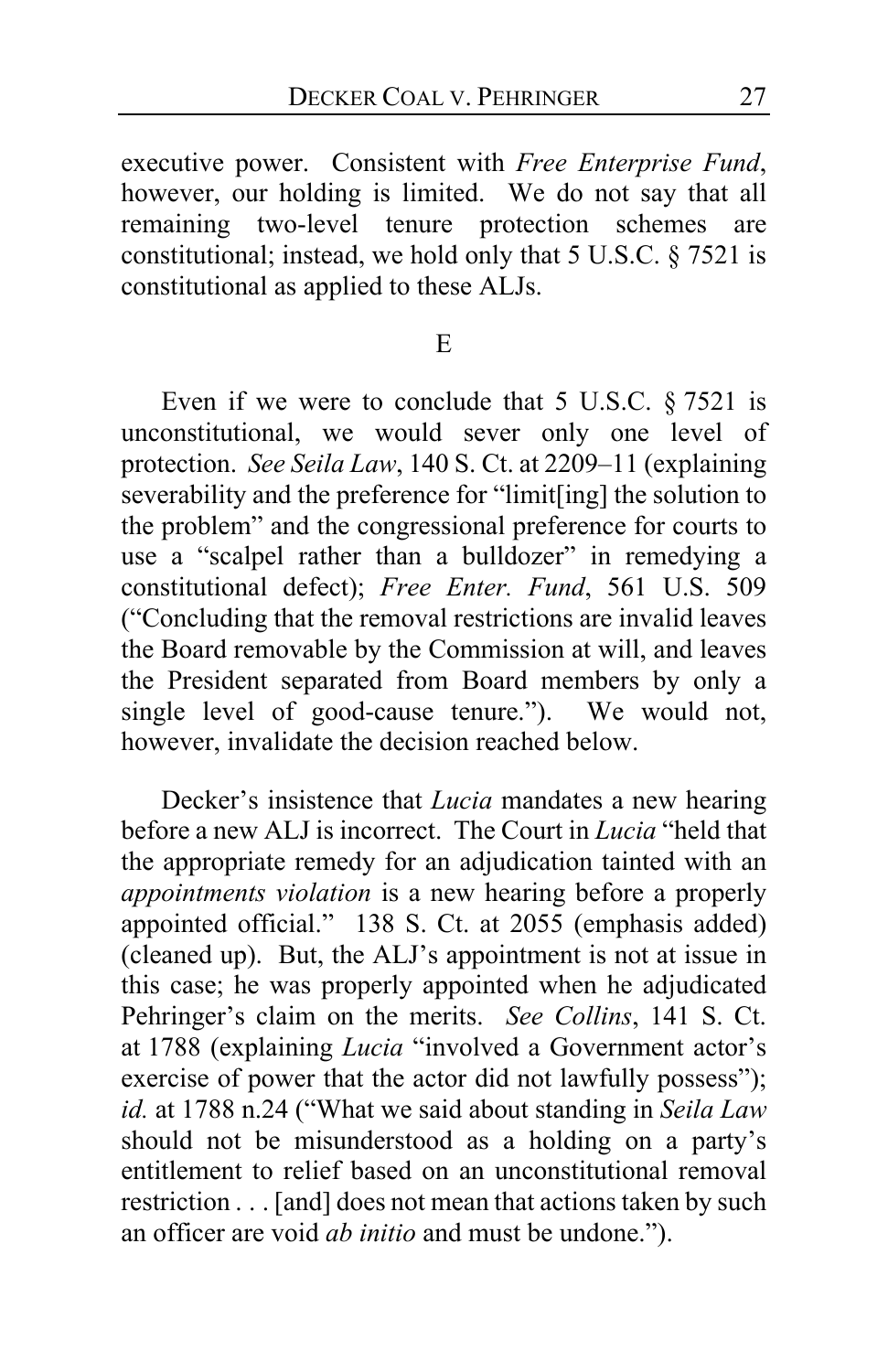*Collins* is controlling with respect to the remedy for any unconstitutionality in the removal provisions. The plaintiffs in *Collins* sought a judicial declaration invalidating prior actions by the FHFA directors, who possessed removal protection and therefore headed an unconstitutionally structured agency. *Id.* at 1787 (contending that FHFA actions were "adopted and implemented by officers who lacked constitutional authority and that their actions were therefore void *ab initio*"). Justice Alito, writing for the majority, found such relief unwarranted. *Id.* at 1788.The key, he wrote, is demonstrating that the unconstitutional provision actually caused the plaintiff harm. *Id.* at 1788–89. The Court refused to invalidate the prior actions in their entirety:**[8](#page-27-0)**

> All the officers who headed the FHFA during the time in question were properly *appointed*. Although the statute unconstitutionally limited the President's authority to *remove* the confirmed Directors, there was no constitutional defect in the statutorily prescribed method of appointment to that office. As a result, there is no reason to regard any of the actions taken by the FHFA . . . as void.

*Id.* at 1787 (emphasis in original); *see also id.* at 1789 (Thomas, J., concurring) ("The Government does not

<span id="page-27-0"></span>**<sup>8</sup>** Just before *Collins*, the Court in *Arthrex* also expressed its hesitation to unilaterally overturn a swath of administrative decisions below or invalidate an entire statutory scheme. *See generally* 141 S. Ct. at 1986–88.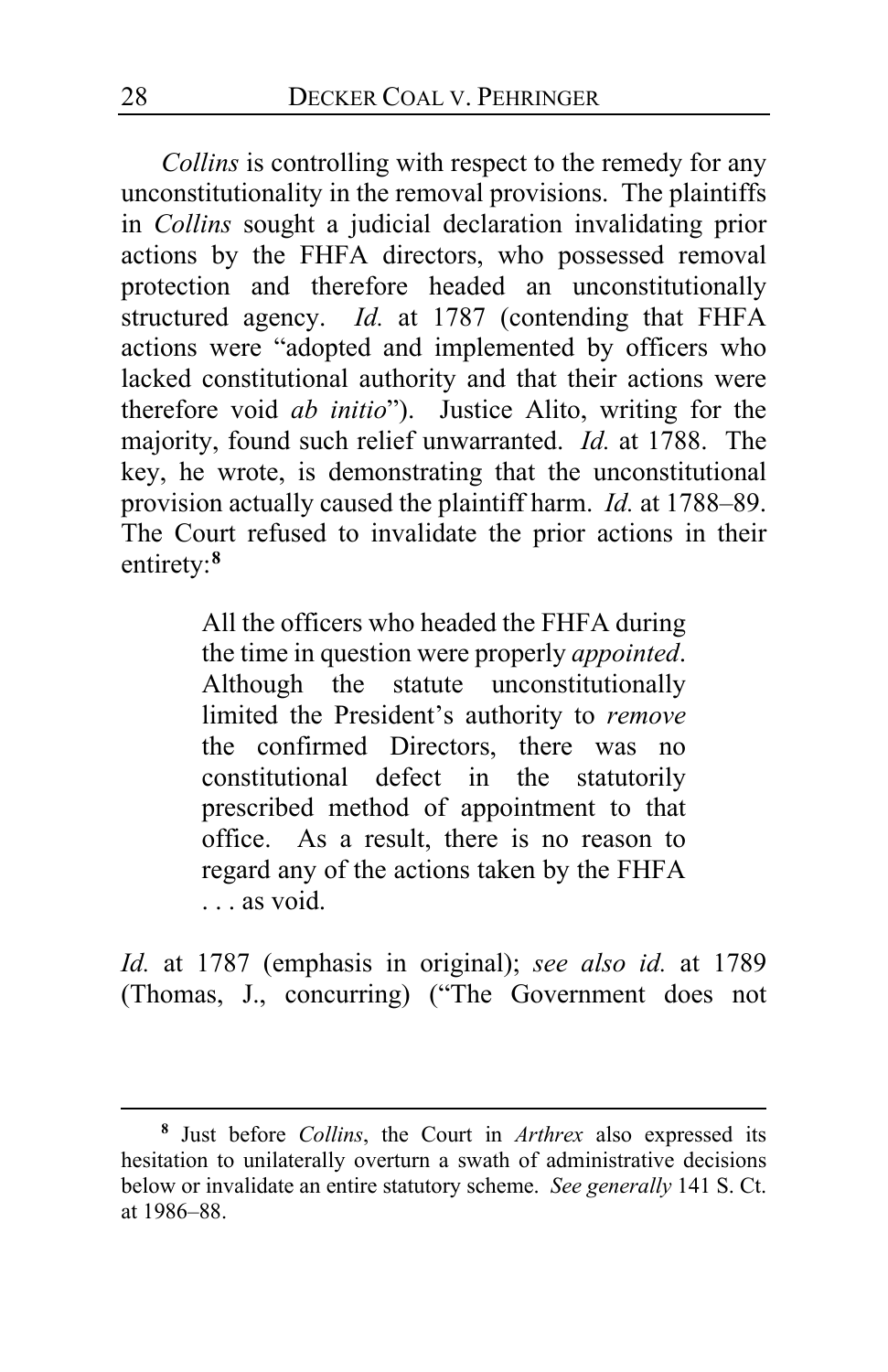necessarily act unlawfully even if a removal restriction is unlawful in the abstract.").

Here, the ALJ lawfully exercised power that he possessed by virtue of his appointment, which the Secretary ratified before the ALJ adjudicated the claim. Absent a showing of harm, we refuse to unwind the decisions below.**[9](#page-28-0)** While *Collins* remanded for further factual development on the issue of harm, *see id.* at 1786, 1786 n.26, we need not to do so here, as the record is clear. Decker never submitted additional evidence or post-hearing argument despite obtaining two extensions to do so.

In short, there is no indication the ALJ took unlawful action. On this record, we simply cannot conclude that the existence of § 7521 alone tainted the ALJ's decision. As a practical matter, we note that were we to accept Decker's argument and rule § 7521 unconstitutional, it would have potentially catastrophic effects on numerous past and ongoing claim adjudications under various benefits programs administered throughout the federal<br>government.<sup>10</sup> Notwithstanding the practical Notwithstanding the practical

<span id="page-28-1"></span>**<sup>10</sup>** Concurring in *Collins*' limited remedial holding only, Justice Kagan wrote separately to express her concern that the Court's recent removal jurisprudence could potentially jeopardize hundreds of thousands of social security decisions. *See* 141 S. Ct. at 1802 (Kagan, J., concurring in part and concurring in the judgment). Perhaps here the DOL's OWCP decisions "would not concern the President at all," as

<span id="page-28-0"></span>**<sup>9</sup>** Moreover, equitable defenses can apply to constitutional violations. Indeed, "in constitutional adjudication as elsewhere, equitable remedies are a special blend of what is necessary, what is fair, and what is workable." *New York v. Cathedral Acad.*, 434 U.S. 125, 129 (1977) (cleaned up); *see also Collins*, 141 S. Ct. at 1789 n.26 (noting the parties may address whether the doctrine of laches precludes further relief on remand).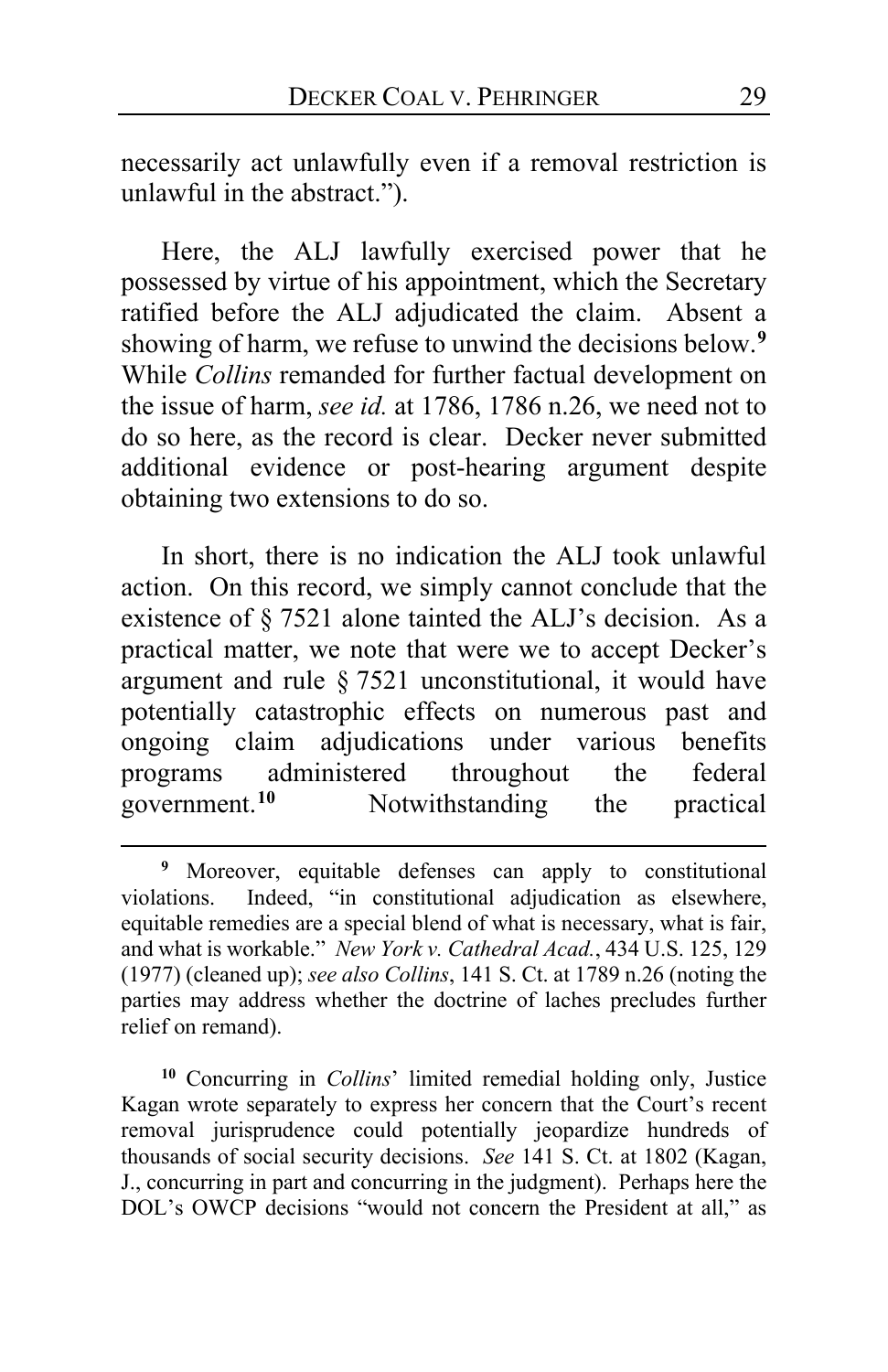consequences—but not to diminish them either—we cannot say the law compels us to find a constitutional flaw with § 7521. Here, there is no link between the ALJ's decision awarding benefits and the allegedly unconstitutional removal provisions. And nothing commands us to vacate the decisions below on that ground.

#### IV

Having held that § 7521 survives constitutional scrutiny, we must next decide whether the ALJ erred in adjudicating Pehringer's claim for benefits. We conclude he did not.

#### A

Decker argues that the ALJ abused his discretion by denying its motion for reconsideration and rejecting its request to reopen the record to admit evidence it asserts would undermine the veracity of Pehringer's testimony. This evidence, Decker claims, would show that Pehringer could not invoke the fifteen-year statutory presumption based on the length of his employment. Decker further argues that § 22 of the Longshore Act required the ALJ to modify his award of benefits. Both arguments are unavailing.

Section 22 of the Longshore Act allows the deputy commissioner sua sponte or at a party's request to review a compensation case and terminate, reinstate, continue, increase, or decrease benefits, or award benefits under the Longshore Act. 33 U.S.C. § 922. The only grounds for

Justice Kagan surmised would be true of social security actions. *Id.*  ("When an agency decision would not capture a President's attention, his removal authority could not make a difference—and so no injunction should issue.").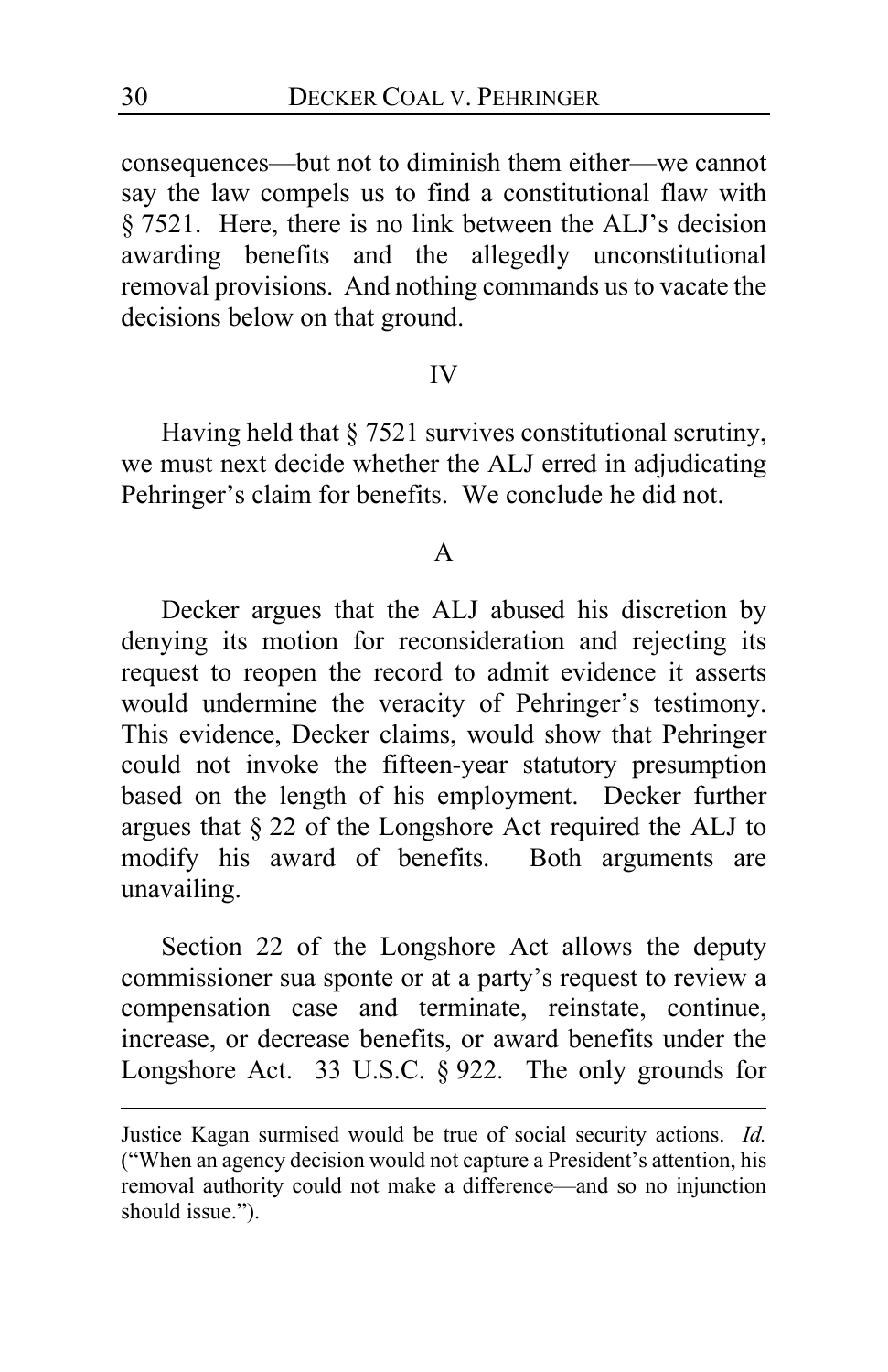modification in § 22 are a "change in conditions or because of a mistake in a determination of fact by the deputy commissioner." *Id.* The BLBA incorporates § 22, which provides for modifying benefits awards. *See* 30 U.S.C.  $\S 932(a)$ ; 33 U.S.C  $\S 922$ . The BLBA incorporation provision states that § 22 "shall . . . *except as otherwise provided* in this subsection *or by regulations of the Secretary*  ... be applicable to each operator of a coal mine in such State with respect to death or total disability due to pneumoconiosis arising out of employment in such mine  $\ldots$ ." 30 U.S.C. § 932(a) (emphases added). Further, "the Secretary is authorized to prescribe in the Federal Register such additional provisions, not inconsistent with those specifically excluded by this subsection, as he deems necessary to provide for the payment of benefits by such operator to persons entitled thereto as provided in this part and thereafter those provisions shall be applicable to such operator." *Id.*

The regulation governing modification of BLBA benefits awards is 20 C.F.R. § 725.310. Upon a party's request or sua sponte, the district director may reconsider the terms of a benefits award based on a mistake in a factual determination. *Id.* § .310(a). However, the regulation prohibits the initiation of a modification proceeding before an ALJ or the BRB. *Id.* § .310(b). The "initial stages of a modification proceeding, like the initial stages of a new claim proceeding, do not involve hearings." *Saginaw Mining Co. v. Mazzulli*, 818 F.2d 1278, 1282–83 (6th Cir. 1987) (holding that, under § 22 and 20 C.F.R. § 725.310, a motion for modification of an ALJ's order regarding BLBA benefits must be filed with the deputy commissioner—now district director—rather than an ALJ); *accord Lee v. Consolidation Coal Co.*, 843 F.2d 159, 162 (4th Cir. 1988); *see also Blakley v. Amax Coal Co.*, 54 F.3d 1313, 1316–17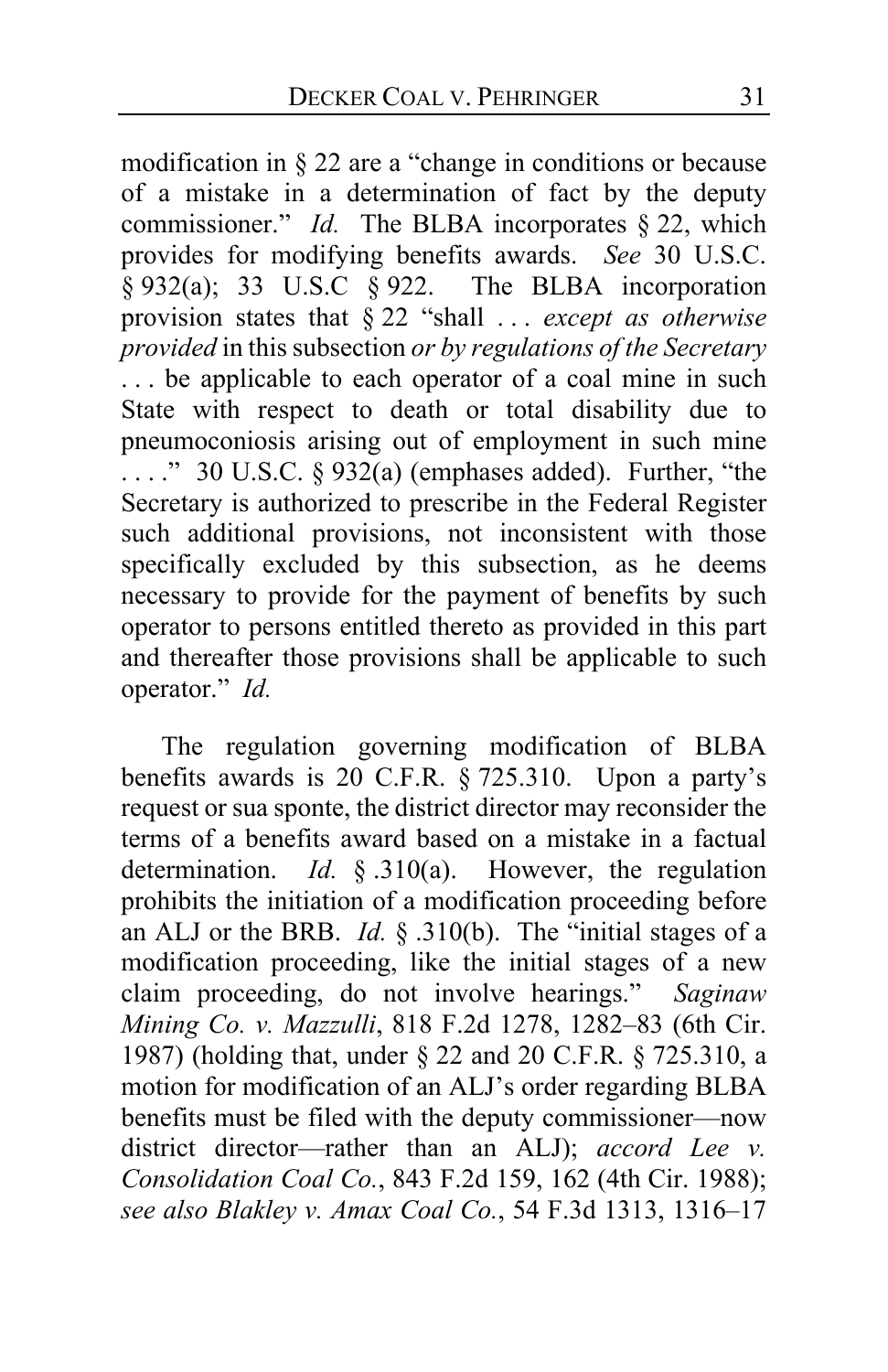(7th Cir. 1995) (describing the process). An ALJ may only hear a case at the conclusion of administrative modification proceedings *after* the district director forwards the claim. 20 C.F.R. § 725.310(c).

The ALJ thus acted within his discretion in denying Decker's motion based on the pertinent regulations. Decker filed its motion for reconsideration citing 20 C.F.R. § 725.479(b), which allows a party to request that the ALJ reconsider his decision. However, in its motion, Decker sought not only reconsideration but also modification of the benefits award, citing § 22 of the Longshore Act and maintaining that a mistake of fact mandated the ALJ to consider new evidence. The request for modification in the reconsideration motion filed before the ALJ was procedurally improper. *See id.* § .310(b).

The BLBA's modification regulation does not conflict with § 22 of the Longshore Act. The plain text of the BLBA's incorporating statute gives the Secretary of Labor wide latitude to promulgate additional regulations to implement and enforce the BLBA separately from the Longshore Act's provisions. *See* 30 U.S.C. §§ 932(a), 936(a); *Pauley v. BethEnergy Mines, Inc.*, 501 U.S. 680, 697 (1991) ("That Congress intended in the [Black Lung Benefits Reform Act of 1977] to delegate to the Secretary of Labor broad policymaking discretion in the promulgation of her interim regulations is clear from the text of the statute and the history of this provision."); *Nealon v. Cal. Stevedore & Ballast Co.*, 996 F.2d 966, 972 n.8 (9th Cir. 1993) (noting the "Secretary of Labor is authorized to promulgate regulations modifying the provisions of the Longshore Act as incorporated by the Black Lung Act. 30 U.S.C. § 932(a)"); *Dir., OWCP, USDOL v. Nat'l Mines Corp.*, 554 F.2d 1267, 1273–74 (4th Cir. 1977) (concluding the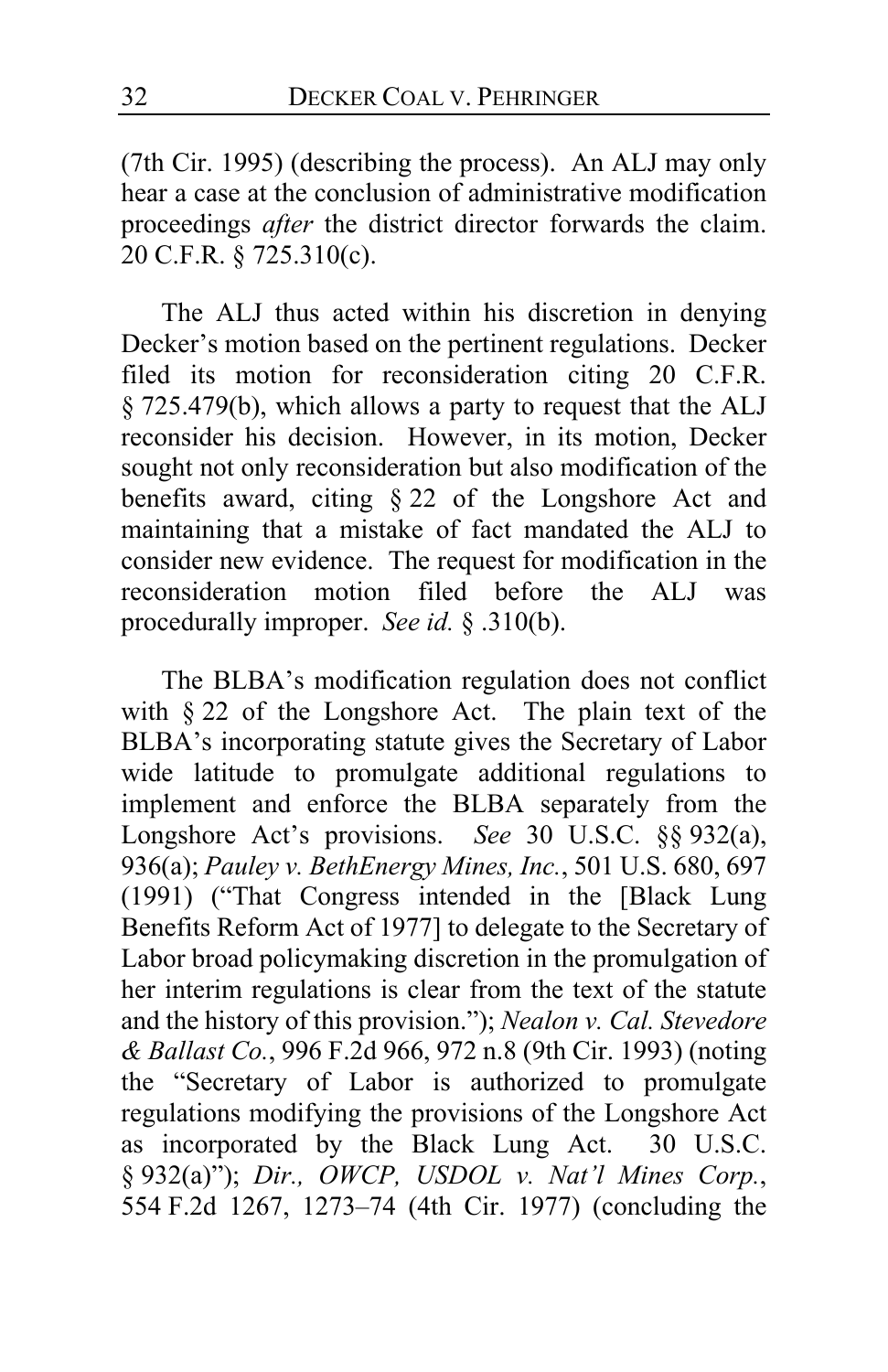"Black Lung Act does not inflexibly incorporate every provision" of the Longshore Act and "[t]he inclusion of the word 'otherwise'" in  $30$  U.S.C. § 932(a), "together with the Secretary's statutory authority to promulgate regulations, discloses congressional intention to empower the Secretary to depart from specific requirements" of the Longshore Act "in order to administer the black lung compensation program properly").

While § 22 is silent as to whether ALJs may review a modification request, *see* 33 U.S.C. § 922, the regulation explicitly provides that modification requests must not be initiated with an ALJ, 20 C.F.R. § 725.310(b). That regime does not conflict with the statutory language. Moreover, *Dir., OWCP v. Palmer Coking Coal Co.*, 867 F.2d 552 (9th Cir. 1989), does not support Decker's position. There we addressed the issue of whether § 22 of the Longshore Act allows a deputy commissioner to initiate modification proceedings to correct an ALJ's erroneous factual findings. *Id.* at 555. The deputy commissioner had reviewed a BLBA claim following an ALJ order, concluded the ALJ made a factual error, and issued a proposed modification order. *Id.*  at 554. We concluded that the Longshore Act authorizes a deputy commissioner to correct his own factual errors but not those of an ALJ. *Id.* at 555–56. We did not, however, hold that a party may *initiate* a modification proceeding with the ALJ. *Id.*

Further, the BLBA modification regulation is consistent with § 22 of the Longshore Act, as it allows for modification because of factual mistake and requires proceedings to be conducted in accordance with the regulation. *See* 20 C.F.R. § 725.310(a), (b). The regulation mandates automatic forwarding to and review by an ALJ where the district director sua sponte initiates and then concludes modification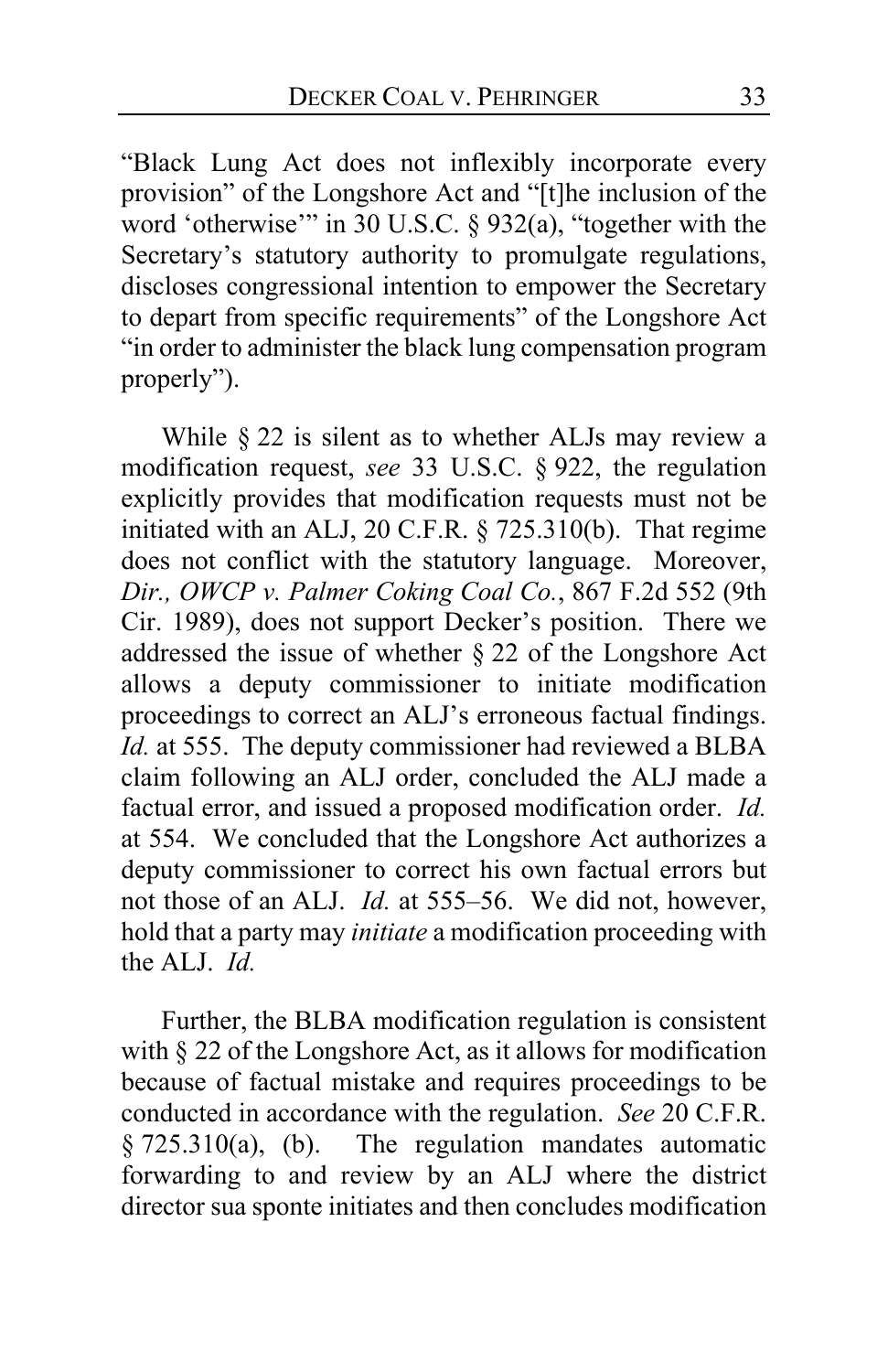proceedings. *Id.* § .310(c). At the conclusion of modification proceedings before the district director, the regulation requires the ALJ, not the district director, to consider "whether the evidence of record demonstrates a mistake in a determination of fact." *Id. Palmer Coking*'s requirements are therefore consistent with the regulation. Neither that case nor the regulation permits the party challenging entitlement to benefits to initiate modification proceedings before an ALJ.

Decker thus sought to initiate modification proceedings before the wrong person: the ALJ. *Id.* § .310(b). Decker's failure to direct its request to the district director "defeats [its] argument that  $\lceil \S \rceil$  922 provided a basis for review of [its] appeal." *Blevins v. Dir., OWCP, USDOL*, 683 F.2d 139, 142 (6th Cir. 1982) (holding that "20 C.F.R. § 725.310(b) makes clear that modification proceedings shall not be initiated before an administrative law judge or the Benefits Review Board." (cleaned up)). Because the ALJ did not have authority to consider this procedurally improper request, he did not abuse his discretion in declining to act on Decker's requested relief based on § 22.**[11](#page-33-0)**

<span id="page-33-0"></span>**<sup>11</sup>** Moreover, the BLBA's modification regulation leaves no discretion—and the DOL *must* deny a modification request—where the employer has not paid all monetary benefits, including interest, due to the miner. 20 C.F.R. § 725.310(e)(2). Decker does not dispute it failed to fully comply with this rule. The Director stated that Decker first paid benefits to Pehringer in September 2020, long after its modification motion. In its briefing, moreover, Decker did not dispute the Director's representation that the company still owes approximately \$6,000 in interest. Furthermore, Decker challenged the validity of 20 C.F.R. § 725.310(e) via a footnote in its reply brief. We thus may refuse to address the argument. *See Eberle v. City of Anaheim*, 901 F.2d 814, 817– 18 (9th Cir. 1990); *see also Hilao v. Estate of Marcos*, 103 F.3d 767, 778 n.4 (9th Cir. 1996) ("The summary mention of an issue in a footnote,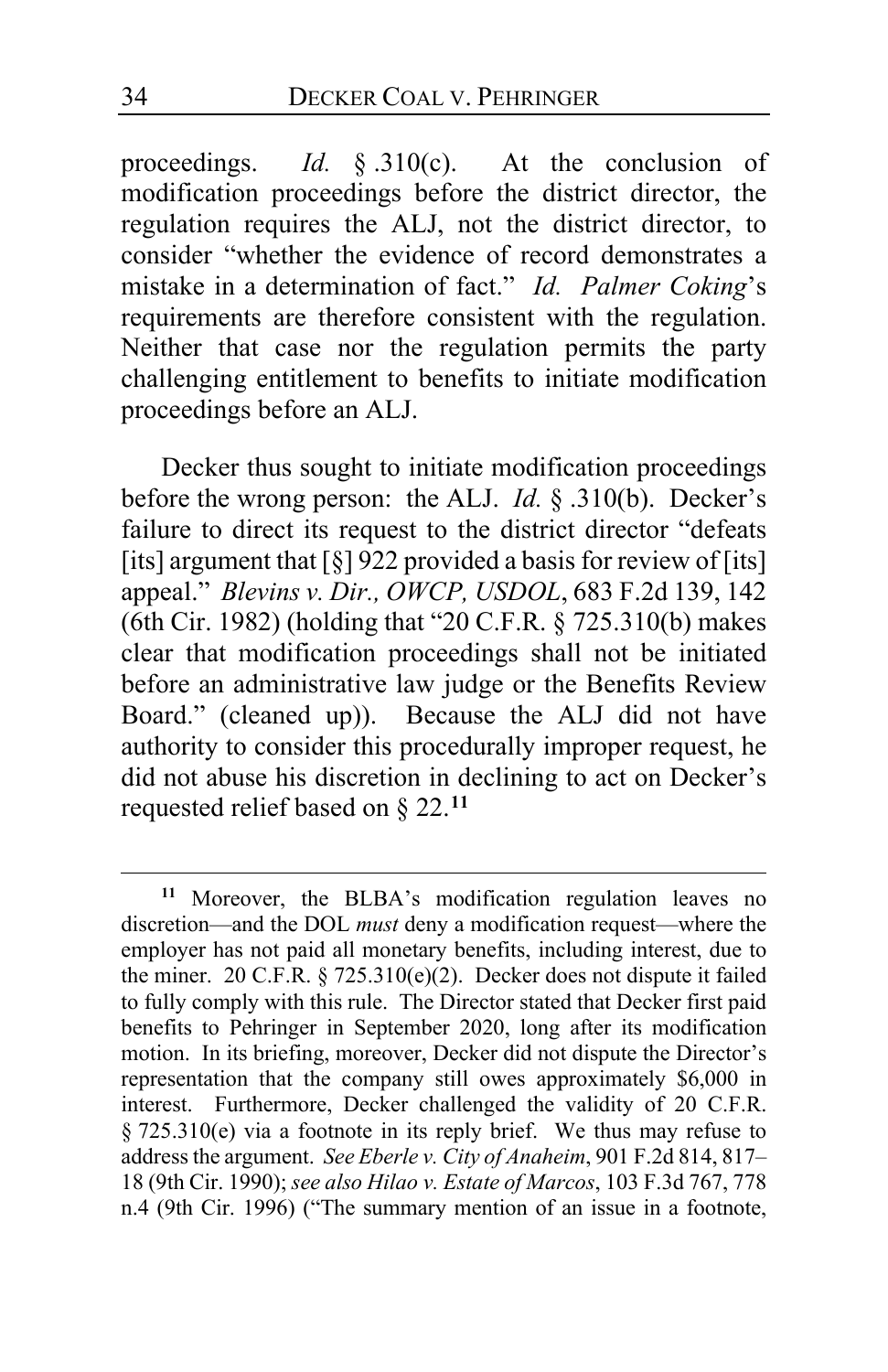Further, the ALJ acted within his discretion in denying Decker's post-hearing motion for reconsideration on the merits. The ALJ reasonably concluded that he granted Decker "ample time to submit evidence and argument before the record in this case was closed." In fact, he granted two requests to extend time for Decker to submit evidence after the hearing. It was then no surprise—and was not legal error—when he denied the reconsideration motion because Decker "never filed any evidence into the record" and "did not file a post-hearing brief."

Moreover, the ALJ did not abuse his discretion in refusing to reopen the record. *See* 20 C.F.R. § 725.456(b)(3) (requiring a showing of good cause to admit late evidence and permitting the ALJ to choose between either excluding or remanding to the district director); *see Nat'l Mining Ass'n v. DOL*, 292 F.3d 849, 874 (D.C. Cir. 2002) (per curiam) (recognizing the discretion ALJs have under  $\frac{2}{5}$  725.456 with respect to evidence in adjudicating BLBA claims). Even if Decker's argument regarding § 22 was correct, the company's lack of diligence counsels against a finding that the ALJ abused his discretion in not acting on the modification request and refusing to reopen the record.

To be sure, the Seventh Circuit has held that "a modification request cannot be denied solely because it contains argument or evidence that could have been presented at an earlier stage in the proceedings." *Old Ben Coal Co.*, *v. Dir, OWCP*, 292 F.3d 533, 547 (7th Cir. 2002) (explaining that an ALJ must not give weight only to the

without reasoning in support of the appellant's argument, is insufficient to raise the issue on appeal."). We simply note that 20 C.F.R. § 725.310(e) may have left Judge Sellers with no discretion and in fact may have required the denial of the modification request.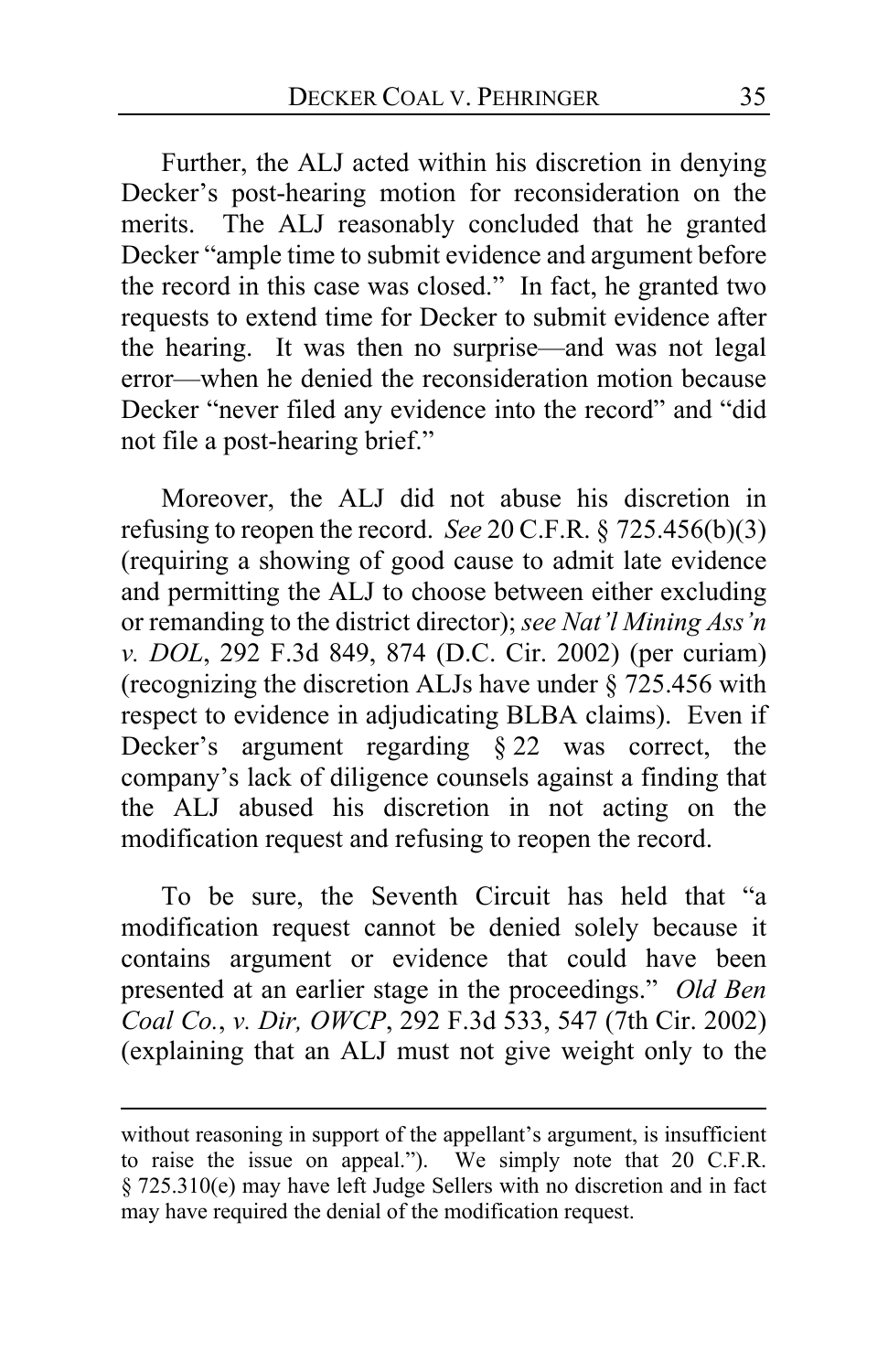concern of finality but also to accuracy). But, the scale here tips in favor of finality. *See id.* (stating that "in a given case, it might be quite appropriate to permit this consideration [of finality] to prevail in the adjudication of a case"). Decker had sufficient time before and after the hearing to submit the evidence pertaining to Pehringer's employment. In fact, the company had 1,455 days—from the filing of the claim on November 7, 2014, to the close of evidence on October 31, 2018, the day ending the ALJ's extension periods—to submit its own employment evidence.

Either way, we reach our decision based on the broad discretion the ALJ possessed to deny Decker's motion for reconsideration. There was no error in rejecting untimely evidentiary submissions that could have been obtained with reasonable diligence during the significant length of time the record was open. In our view, Decker failed to diligently defend against Pehringer's BLBA claim. Punishing the claimant for his employer's noncompliance with the applicable rules would result in a decision inconsistent with Congress' goals in enacting and refining the BLBA to facilitate the processing of Black Lung cases. We conclude the ALJ acted well within his discretion in handling Decker's post-hearing motion.

#### B

Decker further argues that the ALJ erred in finding Pehringer met the criteria for legal pneumoconiosis, which in turn raised the presumption that Pehringer was entitled to benefits. But the real issue is whether substantial evidence supports the ALJ's conclusion that Decker did not rebut the presumption of entitlement to benefits after Pehringer established legal pneumoconiosis and causation. The answer is yes.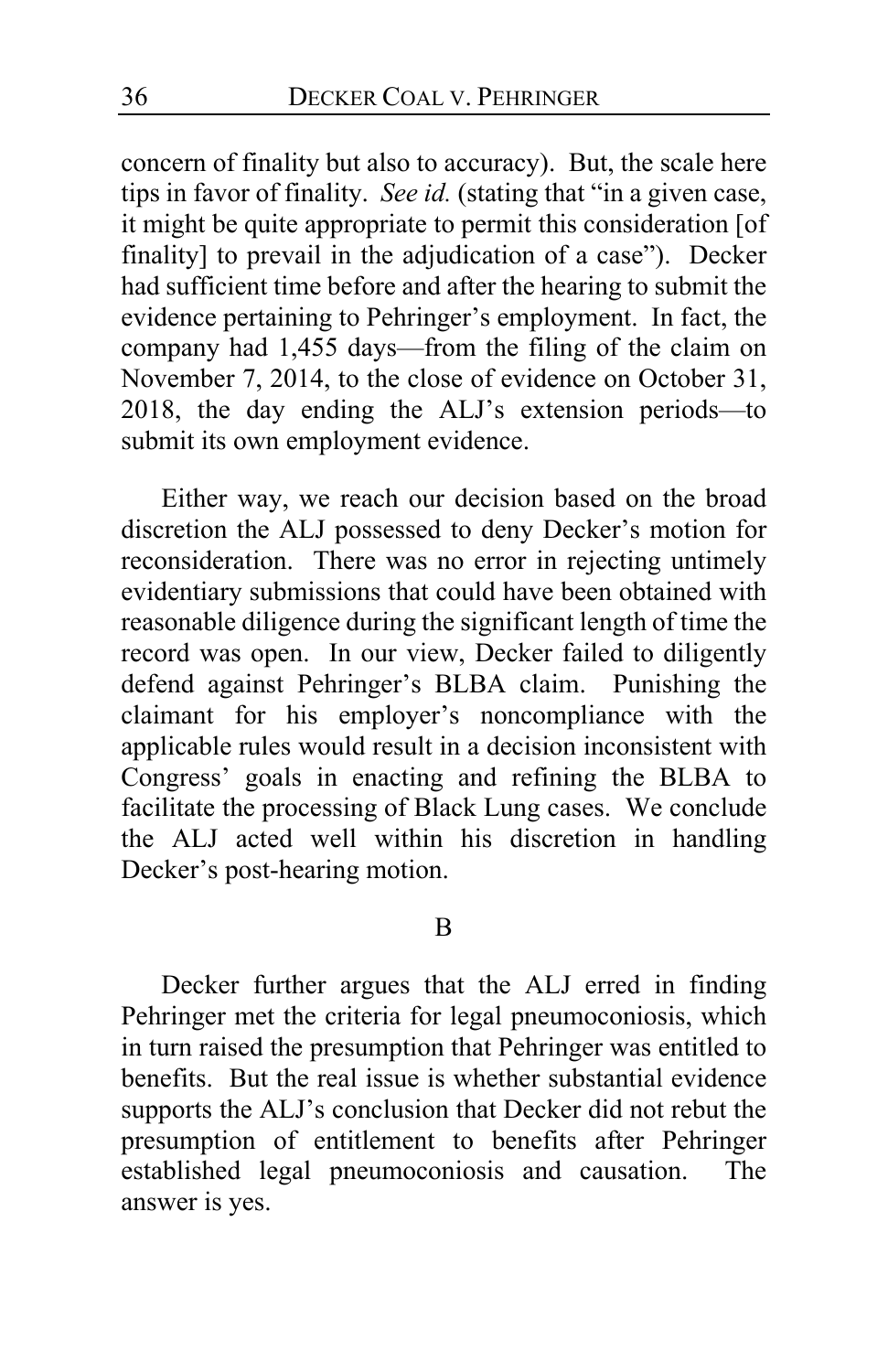Section 921 of the BLBA creates a rebuttable presumption that a miner suffering from a respiratory or pulmonary impairment is totally disabled from pneumoconiosis, even without formal medical diagnosis, if he or she worked for at least fifteen years in substantially similar conditions to underground coal mines. 30 U.S.C.  $§ 921(c)(4)$ . The Fourth Circuit has aptly explained the purpose of the BLBA's fifteen-year presumption:

> [R]elieving certain claimants of the obligation to come forward with affirmative diagnoses of pneumoconiosis is precisely the point . . . . Congress adopted that provision to shift the costs of uncertainty about disease causation away from sick miners seeking benefits and onto their employers, in cases where a miner's length of service makes it reasonable to assume a health impact from coal dust exposure.

*W. Va. CWP Fund v. Dir., OWCP, USDOL*, 880 F.3d 691, 699 (4th Cir. 2018); *see Hobet Mining, LLC v. Epling*, 783 F.3d 498, 501 (4th Cir. 2015) ("The fifteen-year presumption is expressly intended to relax the often insurmountable burden of proving a black lung claim for the special class of miners with 15 years<sup>[']</sup> experience who are disabled by a respiratory or pulmonary impairment." (cleaned up) (quoting S. Rep. No. 92-743, at 2306 (1972))).

Congress directed the Secretary of Labor to promulgate regulations prescribing "standards for determining . . . whether a miner is totally disabled due to pneumoconiosis ...." 30 U.S.C. § 921(b). Consistent with the BLBA, the regulatory definition of pneumoconiosis comprises both "clinical" and "legal pneumoconiosis." *See* 20 C.F.R.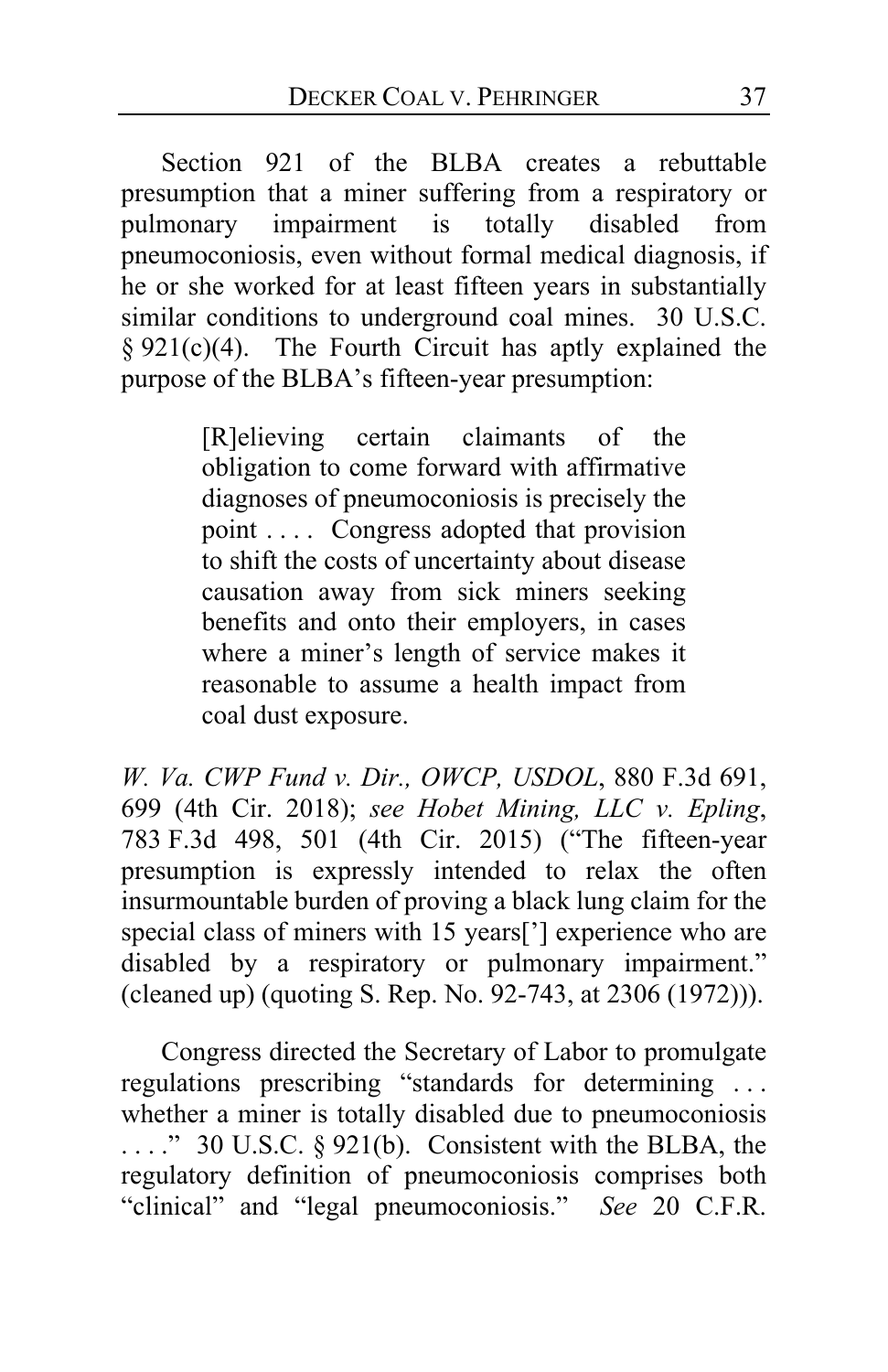§ 718.201(a). Clinical pneumoconiosis consists of those Black Lung Diseases recognized by the medical community. *Id.* § .201(a)(1). Legal pneumonoconiosis has a broader definition and includes "any chronic lung disease or impairment and its sequelae arising out of coal mine employment." *Id.* § .201(a)(2). This encompasses "any chronic pulmonary disease or respiratory or pulmonary impairment significantly related to, or substantially aggravated by, dust exposure in coal mine employment." *Id.*   $\sqrt[5]{.201(b)}$ .

The statute and implementing regulation prescribe burden shifting. The party opposing the entitlement to benefits may rebut the presumption of total disability or death due to pneumoconiosis. *See* 30 U.S.C. § 921(c)(1), (2), (4) (stating the Secretary may rebut);  $20 \text{ C.F.R.}$  $\S$  718.305(d)(1), (2) (stating the "party opposing entitlement" may rebut). As to a living miner's claim, the opposing party may rebut the fifteen-year presumption by establishing the miner does not have *either* legal pneumoconiosis and clinical pneumoconiosis arising out of coal mine employment *or* by disproving causation.**[12](#page-37-0)** 20 C.F.R.  $\S 718.305(d)(1)$ . The Eleventh Circuit has characterized the former method as the "empirical method" and the latter as the "causal method." *Oak Grove Res., LLC v. Dir., OWCP*, 920 F.3d 1283, 1287 (11th Cir. 2019). Under either method, the employer bears the affirmative burden to "disprove the miner's presumptive entitlement by a preponderance of the evidence." *Id.* (citing *U.S. Steel Corp. v. Gray*, 588 F.2d 1022, 1028 (5th Cir. 1979)).

<span id="page-37-0"></span>**<sup>12</sup>** The ALJ, relying on Dr. Cahill's medical opinion, reasonably concluded that Decker rebutted the presumption of clinical pneumoconiosis—a finding not at issue in this petition—because Pehringer's chest x-ray evidence revealed no clinical pneumoconiosis.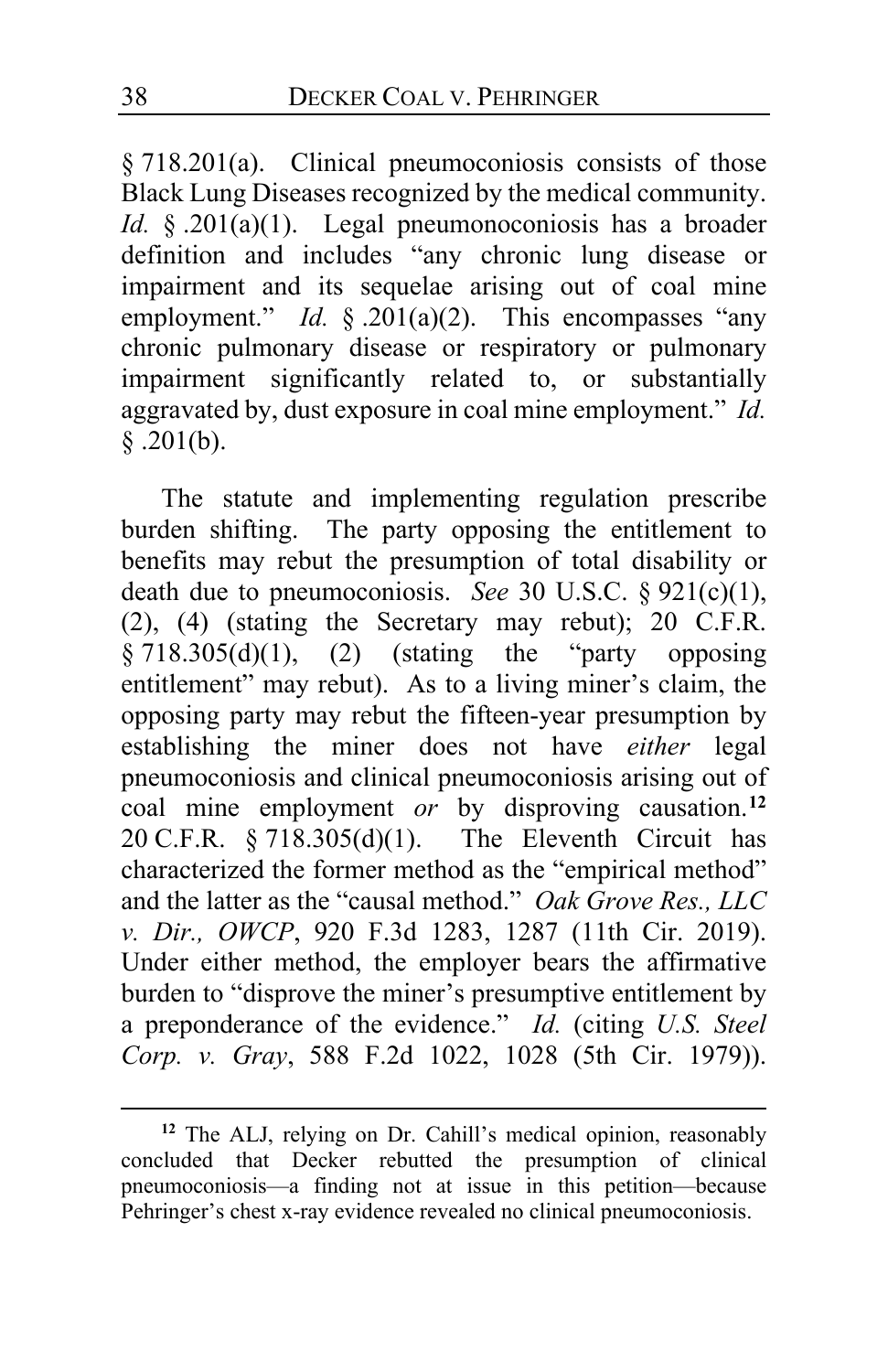Likewise, the Fourth Circuit has said the only question after the claimant successfully invokes the fifteen-year presumption "is whether the *employer* has come forward with affirmative proof that the claimant does *not* have legal pneumoconiosis, because his impairment is not in fact significantly related to his years of coal mine employment." *W. Va. CWP Fund*, 880 F.3d at 699 (emphases in original); *see Hobet Mining, LLC*, 783 F.3d at 502.

We find our sister circuits' reasoning persuasive and consistent with the congressional intent behind the presumption. To guide the district courts and the Department, we therefore hold that once a claimant has successfully invoked the fifteen-year presumption, the burden shifts and the party opposing the claimant's entitlement to benefits must rebut the presumption of total disability due to pneumoconiosis, pursuant to 30 U.S.C. § 921(c)(4) and 20 C.F.R. § 718.305(d)(1).

Decker's argument falls a step short. The ALJ properly found that Pehringer is totally disabled due to pneumoconiosis and properly invoked the fifteen-year presumption under  $30\,$  U.S.C. § 921(c)(4). The ALJ thoroughly analyzed Pehringer's employment history, cited record evidence, and found that he worked as a coal miner and was exposed to coal mine dust at surface mines for more than fifteen years. Discussing pulmonary function tests, arterial blood gas studies, and medical opinions, the ALJ then found Pehringer has a totally disabling respiratory or pulmonary impairment—his severe COPD.

Substantial evidence supports the ALJ's conclusion that Pehringer's medical evidence did not aid Decker in rebutting the presumption of legal pneumoconiosis. The ALJ gave probative weight to Dr. Cahill's BLBA medical opinion the only opinion evidence in the record. "Notably," the ALJ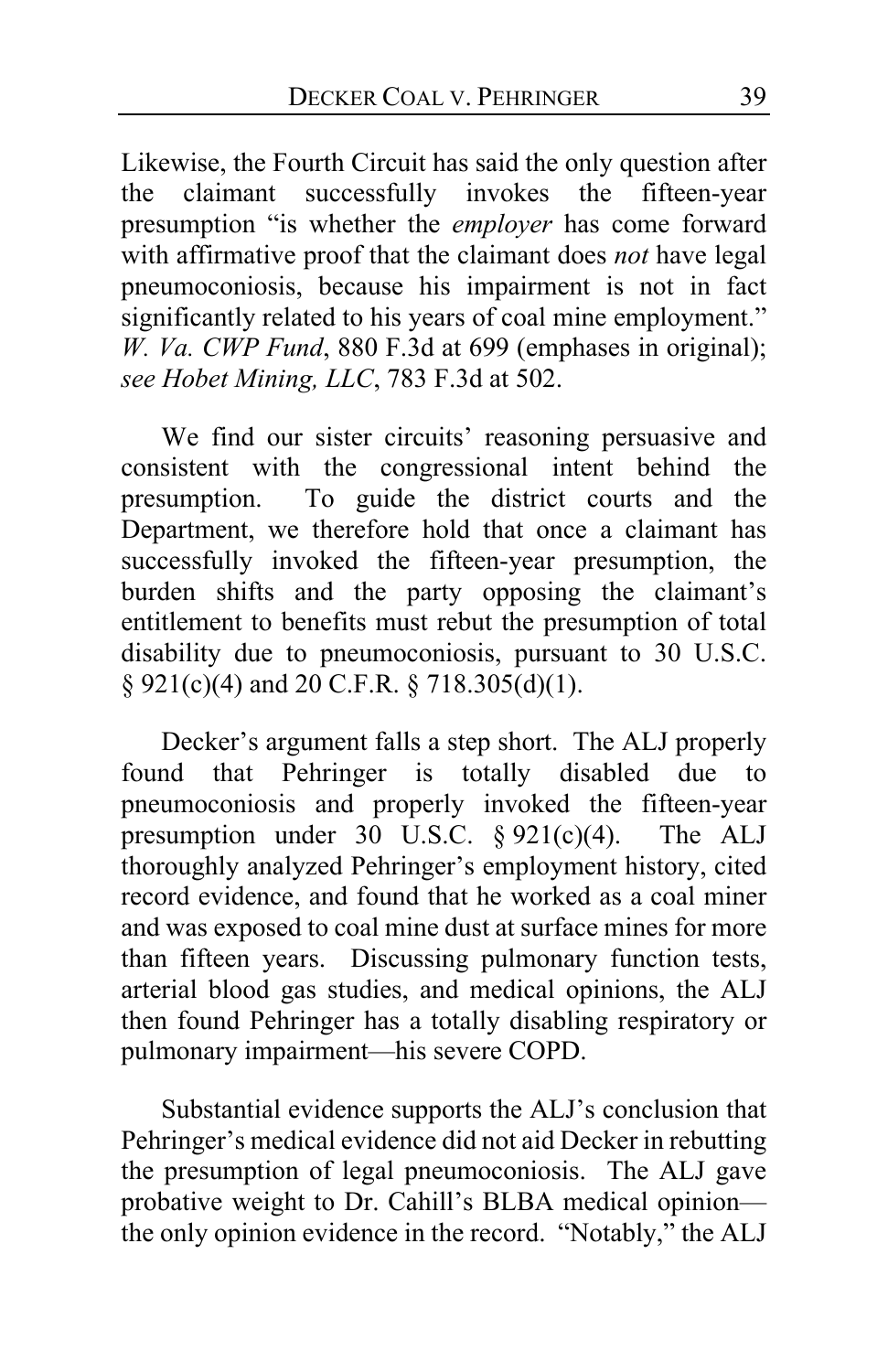wrote, "Dr. Cahill opined that [Pehringer] suffered from 'severe oxygen-dependent COPD likely consequent to his history of smoking and dust exposure from his surface mining work." The ALJ reasonably found that Dr. Cahill's<br>causation opinion was "well-reasoned and wellcausation opinion was documented"; the doctor specifically stated that Pehringer's "[coal] dust exposure and smoking are significant contributors to his COPD impairment." Additionally, the ALJ referred to Pehringer's clinical treatment records from Dr. Ackerman: "Based on history of extensive work in the mines it is certainly possible, if not probable, that coal dust exposure is playing a role in [Pehringer's COPD]."

The ALJ reasonably concluded that Decker failed to rebut the presumption of legal pneumoconiosis. We agree with the ALJ that once Pehringer invoked the fifteen-year presumption, there was "no need for [him] to prove the existence of pneumoconiosis; instead, pneumoconiosis arising from coal mine employment [wa]s presumed, subject only to rebuttal by [Decker]." *W. Va. CWP Fund*, 880 F.3d at 699. Decker did not submit any evidence to rebut the fifteen-year presumption. The ALJ discussed the record evidence and properly concluded that it only supported Pehringer's side of the case. "To reverse the ALJ's findings on substantial evidence review in a black lung disability case" we must "find that [Decker's] medical experts' interpretation of the evidence was the *only* permissible one." *Peabody Coal Co.*, 746 F.3d at 1127 (emphasis added) (cleaned up). Decker offered no evidence of its own, and no other record evidence from the Director or Pehringer supports Decker's arguments. The ALJ's conclusion was therefore not erroneous.